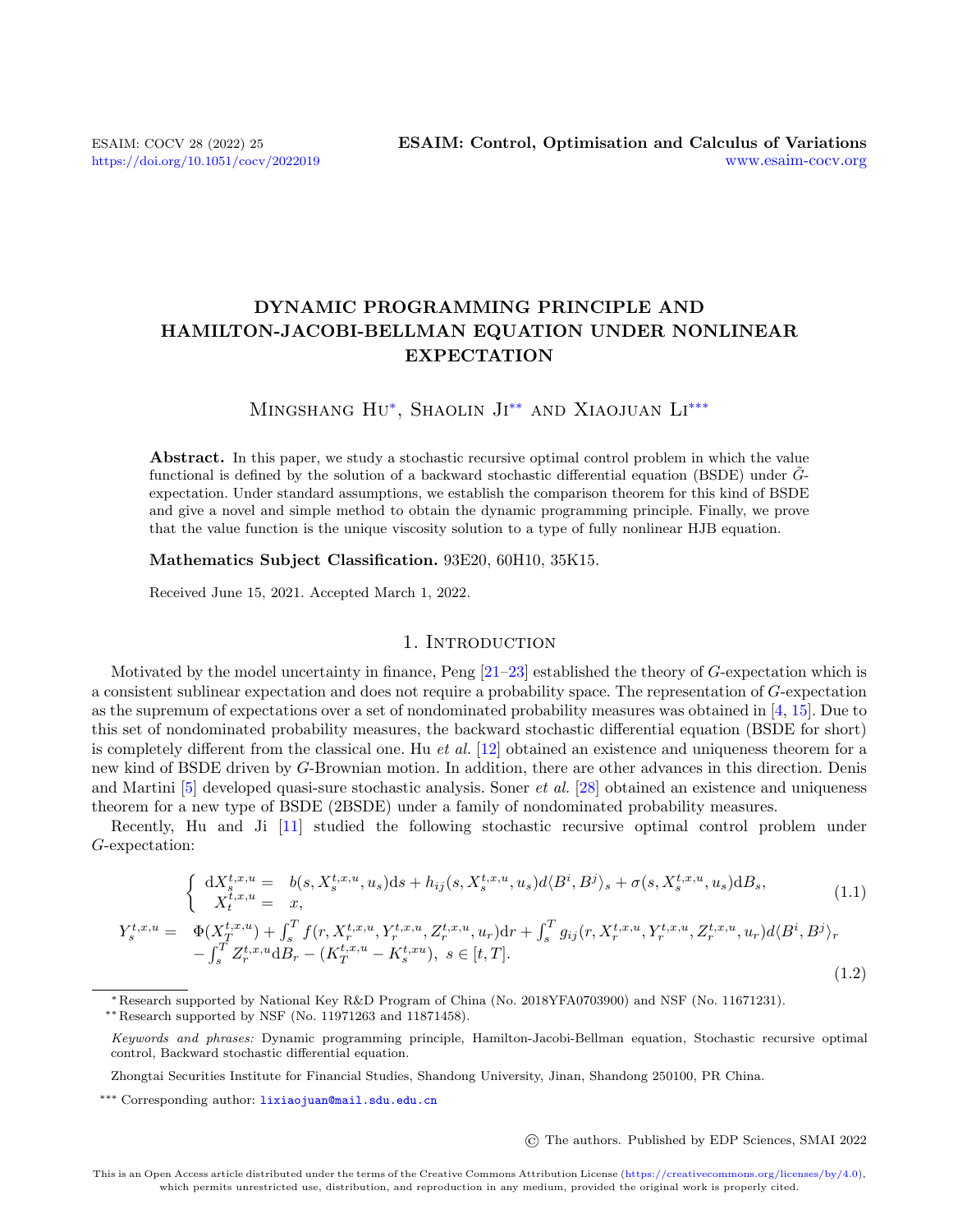The value function is defined as

<span id="page-1-0"></span>
$$
V(t,x) := \underset{u \in \mathcal{U}[t,T]}{\operatorname{ess\,inf}} Y_t^{t,x,u}.
$$
\n
$$
(1.3)
$$

As pointed out in  $[11]$ , the value function defined in  $(1.3)$  is a inf sup problem, which is known as the robust optimal control problem. For recent development of robust control problem under a set of nondominated probability measures, we refer the readers to  $[6, 8, 9, 18, 27]$  $[6, 8, 9, 18, 27]$  $[6, 8, 9, 18, 27]$  $[6, 8, 9, 18, 27]$  $[6, 8, 9, 18, 27]$  $[6, 8, 9, 18, 27]$  $[6, 8, 9, 18, 27]$  $[6, 8, 9, 18, 27]$  $[6, 8, 9, 18, 27]$  and the references therein. When G is linear, the above optimal control problem is classical stochastic recursive optimal control problem, which was first studied by Peng in [\[24\]](#page-19-11). For the development of classical stochastic recursive optimal control problem, we refer the readers to [\[1,](#page-19-12) [2,](#page-19-13) [7,](#page-19-14) [14,](#page-19-15) [17,](#page-19-16) [19,](#page-19-17) [20,](#page-19-18) [29–](#page-20-2)[31\]](#page-20-3) and the references therein.

The nonlinear part with respect to  $\partial_{xx}^2 V$  in the HJB equation related to the optimal control problem [\(1.1\)](#page-0-1) and [\(1.2\)](#page-0-2) is the inf sup of a family of linear part with respect to  $\partial_{xx}^2 V$ . Up to our knowledge, this inf sup representation is the only result that has been made so far in the optimal control problem. In order to obtain the fully nonlinear representation, we want to study the stochastic recursive optimal control problem under G-expectation. Here G is any function dominated by G in the meaning of  $(2.1)$ . More precisely, we consider the following BSDE under  $G$ -expectation:

<span id="page-1-1"></span>
$$
Y_s^{t,x,u} = \tilde{\mathbb{E}}_s \left[ \Phi(X_T^{t,x,u}) + \int_s^T f(r, X_r^{t,x,u}, Y_r^{t,x,u}, u_r) dr + \int_s^T g_{ij}(r, X_r^{t,x,u}, Y_r^{t,x,u}, u_r) d\langle B^i, B^j \rangle_r \right].
$$
 (1.4)

The new optimal control problem is  $(1.1)$  and  $(1.4)$ , and the value function is still defined as  $(1.3)$ . It is worth pointing out that the BSDE [\(1.4\)](#page-1-1) under  $\tilde{G}$ -expectation does not contain Z, which is an important open problem.

In this paper, we study the dynamic programming principle (DPP) and HJB equation for optimal control problem  $(1.1)$  and  $(1.4)$ . Firstly, we establish the comparison theorem for BSDE  $(1.4)$ , which is new in the literature. Secondly, for each  $\xi \in L_G^2(\Omega)$ , we prove that there exists a sequence of simple random variables  $\xi_k \in L_G^2(\Omega)$  such that  $\xi_k$  converges to  $\xi$  in the sense of  $L_G^2$ . Based on this approximation, we give a novel method to prove the DPP, which still holds for the optimal control problem [\(1.1\)](#page-0-1) and [\(1.2\)](#page-0-2) and is easier than the implied partition method in [\[11\]](#page-19-6). At last, we prove that  $V$  is the unique viscosity solution to a type of fully nonlinear HJB equation, which is not the inf sup representation with respect to  $\partial_{xx}^2 V$ .

This paper is organized as follows. We recall some basic results on  $G$ -expectation and  $\tilde{G}$ -expectation in Section [2.](#page-1-2) In Section [3,](#page-3-0) we formulate our stochastic recursive optimal control problem under G-expectation. In Section [4,](#page-4-0) we prove the properties of the value function and obtain the DPP. We prove that the value function is the unique viscosity solution to a type of fully nonlinear HJB equation in Section [5.](#page-13-0)

## 2. Preliminaries

<span id="page-1-2"></span>Let  $T > 0$  be given and let  $\Omega_T = C_0([0, T]; \mathbb{R}^d)$  be the space of  $\mathbb{R}^d$ -valued continuous functions on  $[0, T]$  with  $\omega_0 = 0$ . The canonical process  $B_t(\omega) := \omega_t$ , for  $\omega \in \Omega_T$  and  $t \in [0, T]$ . Set

$$
Lip(\Omega_T) := \{ \varphi(B_{t_1}, B_{t_2} - B_{t_1}, \dots, B_{t_N} - B_{t_{N-1}}) : N \ge 1, t_1 < \dots < t_N \le T, \varphi \in C_{b.Lip}(\mathbb{R}^{d \times N}) \},
$$

where  $C_{b.Lip}(\mathbb{R}^{d\times N})$  denotes the space of bounded Lipschitz functions on  $\mathbb{R}^{d\times N}$ .

Let  $G: \mathbb{S}_d \to \mathbb{R}$  be a given monotonic and sublinear function, where  $\mathbb{S}_d$  denotes the set of  $d \times d$  symmetric matrices. Peng [\[22,](#page-19-19) [23\]](#page-19-1) constructed a G-expectation space  $(\Omega_T, Lip(\Omega_T), \hat{\mathbb{E}}, (\hat{\mathbb{E}}_t)_{t\in[0,T]})$ , which is a consistent sublinear expectation space. The canonical process  $(B_t)_{t\in[0,T]}$  is called G-Brownian motion under  $\mathbb{\hat{E}}$ . Throughout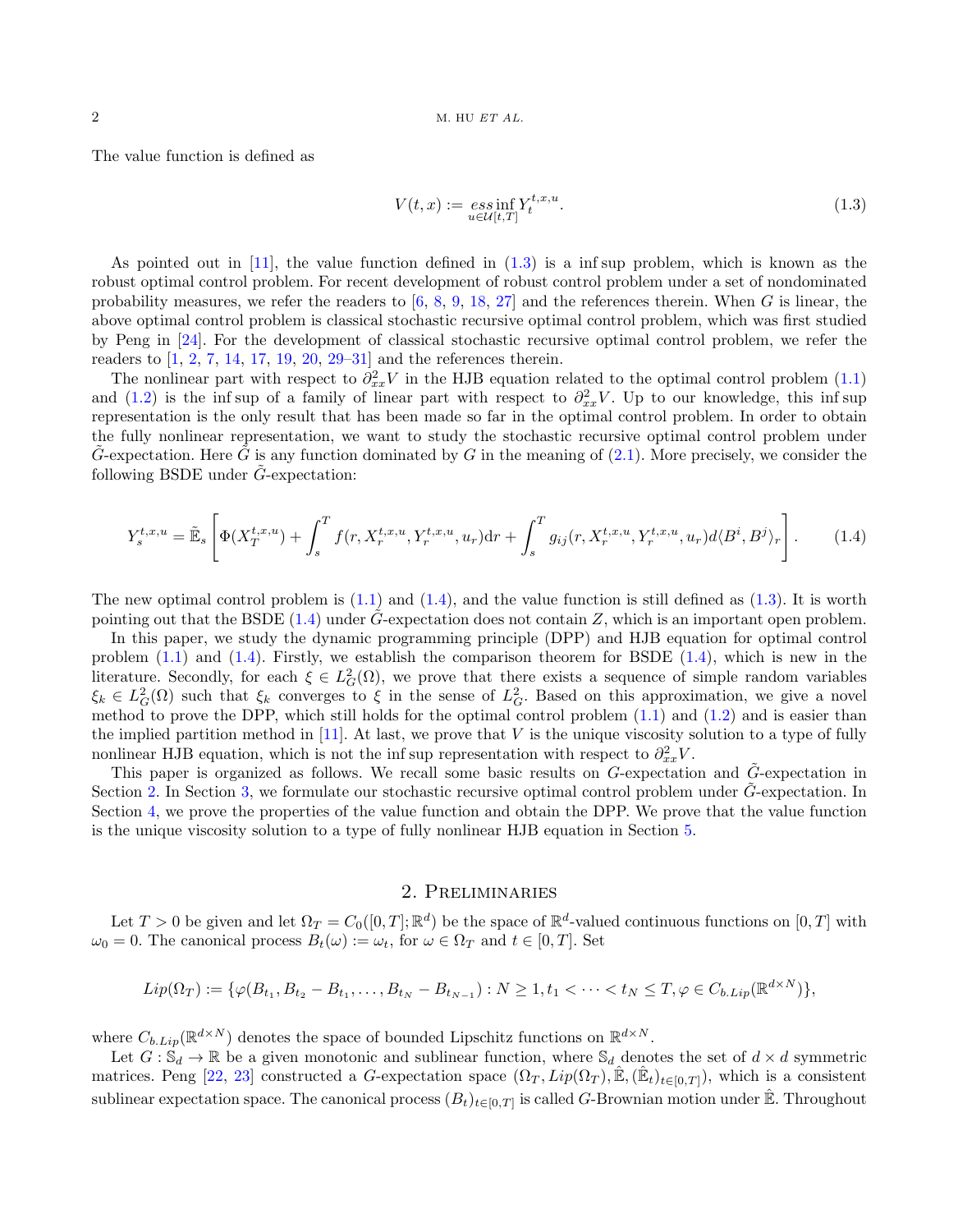this paper, we suppose that G is non-degenerate, *i.e.*, there exists a  $\underline{\sigma}^2 > 0$  such that  $G(A) - G(B) \geq \frac{1}{2} \underline{\sigma}^2 \text{tr}[A -$ B] for any  $A \geq B$ . Furthermore, let  $\tilde{G}: \mathbb{S}_d \to \mathbb{R}$  be any given monotonic function dominated by  $G$ , *i.e.*, for  $A_1$ ,  $A_2 \in \mathbb{S}_d$ ,

<span id="page-2-0"></span>
$$
\begin{cases}\n\tilde{G}(0) = 0, \\
\tilde{G}(A_1) \ge \tilde{G}(A_2) \text{ if } A_1 \ge A_2, \\
\tilde{G}(A_1) - \tilde{G}(A_2) \le G(A_1 - A_2).\n\end{cases}
$$
\n(2.1)

Peng also constructed a  $\tilde{G}$ -expectation space  $(\Omega_T, Lip(\Omega_T), \tilde{\mathbb{E}}, (\tilde{\mathbb{E}}_t)_{t\in[0,T]})$  in [\[21,](#page-19-0) [26\]](#page-20-4), which is a consistent nonlinear expectation space satisfying:

(i) for each fixed  $\varphi \in C_{b.Lip}(\mathbb{R}^d)$ ,  $u(t,x) := \mathbb{E}[\varphi(x + B_T - B_t)], (t,x) \in [0,T] \times \mathbb{R}^d$ , is the viscosity solution to the following partial differential equation

$$
\partial_t u + \tilde{G}(\partial_{xx}^2 u) = 0, \ u(T, x) = \varphi(x);
$$

(ii) for each  $X, Y \in Lip(\Omega_T)$ ,  $t \in [0, T]$ ,

<span id="page-2-1"></span>
$$
\tilde{\mathbb{E}}_t[X] - \tilde{\mathbb{E}}_t[Y] \le \hat{\mathbb{E}}_t[X - Y].\tag{2.2}
$$

Denote by  $L_G^p(\Omega_T)$  the completion of  $Lip(\Omega_T)$  under the norm  $||X||_{L_G^p} := (\mathbb{E}[|X|^p])^{1/p}$  for  $p \geq 1$ . For each  $t \in [0,T]$ , the conditional G-expectation and  $\tilde{G}$ -expectation can be continuously extended to  $L_G^1(\Omega_T)$  under the norm  $|| \cdot ||_{L^1_G}$ , and still satisfy the relation  $(2.2)$  for  $X, Y \in L^1_G(\Omega_T)$ .

**Definition 2.1.** Let  $M_G^0(0,T)$  be the space of simple processes in the following form: for each  $N \in \mathbb{N}$  and  $0 = t_0 < \cdots < t_N = T,$ 

$$
\eta_t = \sum_{k=0}^{N-1} \xi_k I_{[t_k, t_{k+1})}(t),
$$

where  $\xi_k \in Lip(\Omega_{t_k})$  for  $k = 0, 1, ..., N - 1$ .

Denote by  $M_G^p(0,T)$  the completion of  $M_G^0(0,T)$  under the norm  $||\eta||_{M_G^p} := (\mathbb{E}[\int_0^T |\eta_t|^p dt])^{1/p}$  for  $p \ge 1$ . For each  $\eta^k \in M_G^2(0,T)$ ,  $k = 1, ..., d$ , denote  $\eta = (\eta^1, ..., \eta^d)^T \in M_G^2(0,T; \mathbb{R}^d)$ , the G-Itô integral  $\int_0^T \eta_t^T dB_t$  is well defined, see Peng [\[22,](#page-19-19) [23,](#page-19-1) [26\]](#page-20-4).

**Theorem 2.2.** ([\[4,](#page-19-2) [15\]](#page-19-3)) There exists a weakly compact set of probability measures  $P$  on  $(\Omega_T, \mathcal{B}(\Omega_T))$  such that

$$
\mathbb{E}[X] = \sup_{P \in \mathcal{P}} E_P[X] \text{ for all } X \in L_G^1(\Omega_T).
$$

 $P$  is called a set that represents  $\mathbb{E}$ .

For this  $P$ , we define capacity

$$
c(A) := \sup_{P \in \mathcal{P}} P(A) \text{ for } A \in \mathcal{B}(\Omega_T).
$$

A set  $A \in \mathcal{B}(\Omega_T)$  is polar if  $c(A) = 0$ . A property holds "quasi-surely" (q.s. for short) if it holds outside a polar set. In the following, we do not distinguish two random variables X and Y if  $X = Y$  q.s.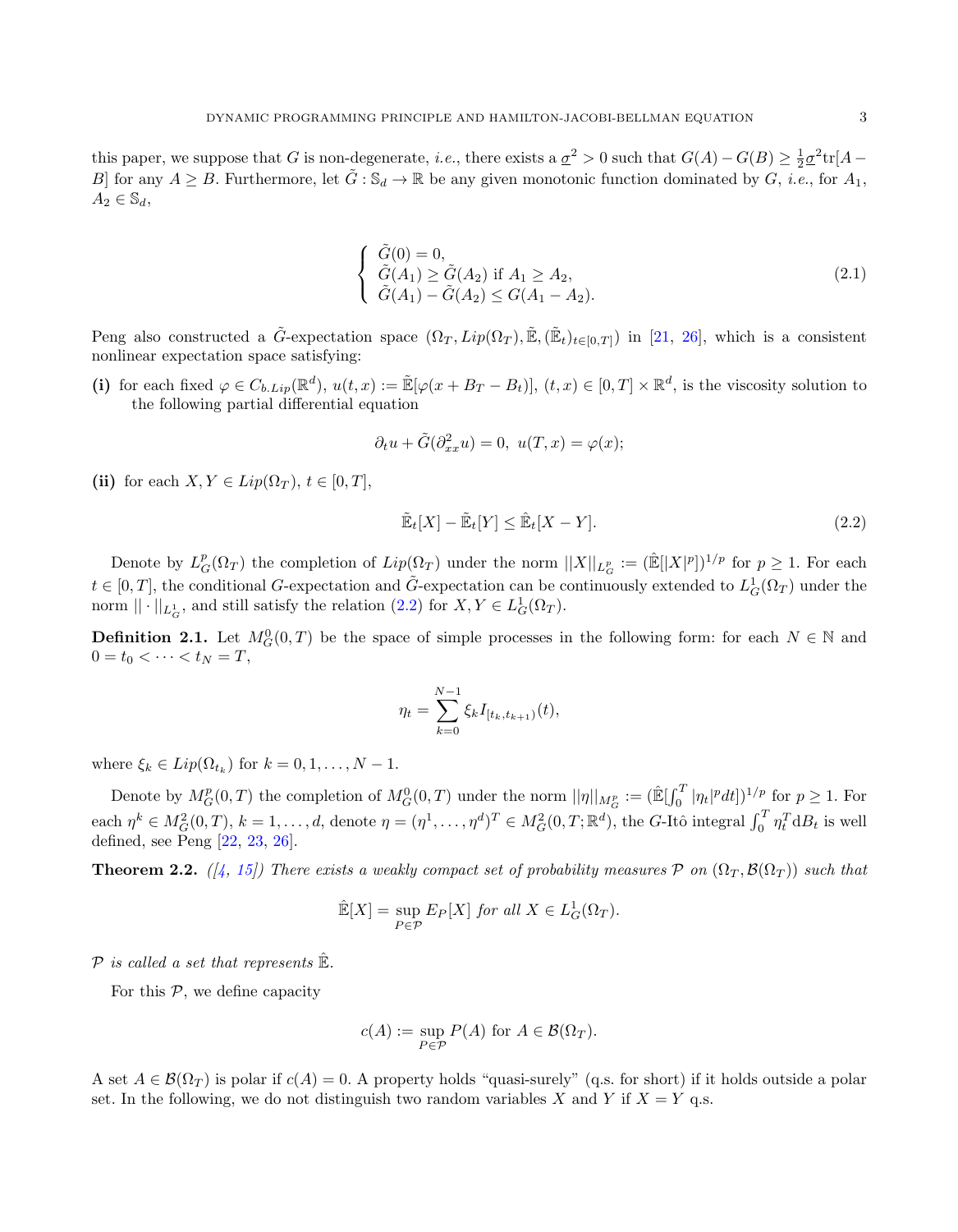#### 4 M. HU ET AL.

#### 3. Stochastic optimal control problem

<span id="page-3-0"></span>Let U be a given compact set of  $\mathbb{R}^m$ . For each  $t \in [0, T]$ , we denote by

$$
\mathcal{U}[t,T] := \{ u : u \in M_G^2(t,T;\mathbb{R}^m) \text{ with values in } U \}
$$

the set of admissible controls on  $[t, T]$ .

In the following, we use Einstein summation convention. For each given  $t \in [0, T]$ ,  $\xi \in L_G^p(\Omega_t; \mathbb{R}^n)$  with  $p \geq 2$ and  $u \in \mathcal{U}[t, T]$ , we consider the following forward and backward SDEs:

<span id="page-3-1"></span>
$$
\begin{cases} dX_s^{t,\xi,u} = b(s, X_s^{t,\xi,u}, u_s)ds + h_{ij}(s, X_s^{t,\xi,u}, u_s)d\langle B^i, B^j\rangle_s + \sigma(s, X_s^{t,\xi,u}, u_s)dB_s, \\ X_t^{t,\xi,u} = \xi, \end{cases} \tag{3.1}
$$

and

<span id="page-3-2"></span>
$$
Y_s^{t,\xi,u} = \tilde{\mathbb{E}}_s \left[ \Phi(X_T^{t,\xi,u}) + \int_s^T f(r, X_r^{t,\xi,u}, Y_r^{t,\xi,u}, u_r) dr + \int_s^T g_{ij}(r, X_r^{t,\xi,u}, Y_r^{t,\xi,u}, u_r) d\langle B^i, B^j \rangle_r \right],
$$
(3.2)

where  $s \in [t, T]$ ,  $\langle B \rangle = (\langle B^i, B^j \rangle)_{i,j=1}^d$  is the quadratic variation of B.

Suppose that  $b, h_{ij} : [0,T] \times \mathbb{R}^n \times U \to \mathbb{R}^n$ ,  $\sigma : [0,T] \times \mathbb{R}^n \times U \to \mathbb{R}^{n \times d}$ ,  $\Phi : \mathbb{R}^n \to \mathbb{R}$ ,  $f, g_{ij} : [0,T] \times \mathbb{R}^n \times U$  $\mathbb{R} \times U \to \mathbb{R}$  are deterministic functions and satisfy the following conditions:

(H1) There exists a constant  $L > 0$  such that for any  $(s, x, y, u), (s, x', y', v) \in [0, T] \times \mathbb{R}^n \times \mathbb{R} \times U$ ,

$$
|b(s, x, u) - b(s, x', v)| + |h_{ij}(s, x, u) - h_{ij}(s, x', v)| + |\sigma(s, x, u) - \sigma(s, x', v)|
$$
  
\n
$$
\leq L(|x - x'| + |u - v|),
$$
  
\n
$$
|\Phi(x) - \Phi(x')| \leq L|x - x'|,
$$
  
\n
$$
|f(s, x, y, u) - f(s, x', y', v)| + |g_{ij}(s, x, y, u) - g_{ij}(s, x', y', v)|
$$
  
\n
$$
\leq L(|x - x'| + |y - y'| + |u - v|);
$$

(H2)  $h_{ij} = h_{ji}$  and  $g_{ij} = g_{ji}$ ; b,  $h_{ij}$ ,  $\sigma$ , f,  $g_{ij}$  are continuous in s.

We have the following theorems.

**Theorem 3.1.** ([\[26\]](#page-20-4)) Let Assumptions (H1) and (H2) hold. Then, for each  $\xi \in L_G^2(\Omega_t; \mathbb{R}^n)$  and  $u \in \mathcal{U}[t, T]$ , there exists a unique solution  $(X, Y) \in M_G^2(t, T; \mathbb{R}^{n+1})$  for the forward-backward SDE [\(3.1\)](#page-3-1) and [\(3.2\)](#page-3-2).

<span id="page-3-3"></span>**Theorem 3.2.** ([\[11,](#page-19-6) [26\]](#page-20-4)) Let Assumptions (H1) and (H2) hold, and let  $\xi$ ,  $\xi' \in L_G^p(\Omega_t; \mathbb{R}^n)$  with  $p \ge 2$  and u,  $v \in \mathcal{U}[t,T]$ . Then, for each  $\delta \in [0,T-t]$ , we have

$$
\label{eq:21} \begin{aligned} &\hat{\mathbb{E}}_t[|X^{t,\xi,u}_{t+\delta}-X^{t,\xi',v}_{t+\delta}|^2] \leq C(|\xi-\xi'|^2+\hat{\mathbb{E}}_t[\int_t^{t+\delta}|u_s-v_s|^2\mathrm{d}s]),\\ &\hat{\mathbb{E}}_t[|X^{t,\xi,u}_{t+\delta}|^p] \leq C(1+|\xi|^p),\\ &\hat{\mathbb{E}}_t\left[\sup_{s\in[t,t+\delta]}|X^{t,\xi,u}_s-\xi|^p\right] \leq C(1+|\xi|^p)\delta^{p/2}, \end{aligned}
$$

where  $C$  depends on  $T$ ,  $G$ ,  $p$  and  $L$ .

Our stochastic optimal control problem is to find  $u \in \mathcal{U}[t,T]$  which minimizes the objective function  $Y_t^{t,x,u}$ for each given  $x \in \mathbb{R}^n$ . For this purpose, we need the following definition of essential infimum of  $\{Y_t^{t,x,u}: u \in$  $\mathcal{U}[t,T]$ .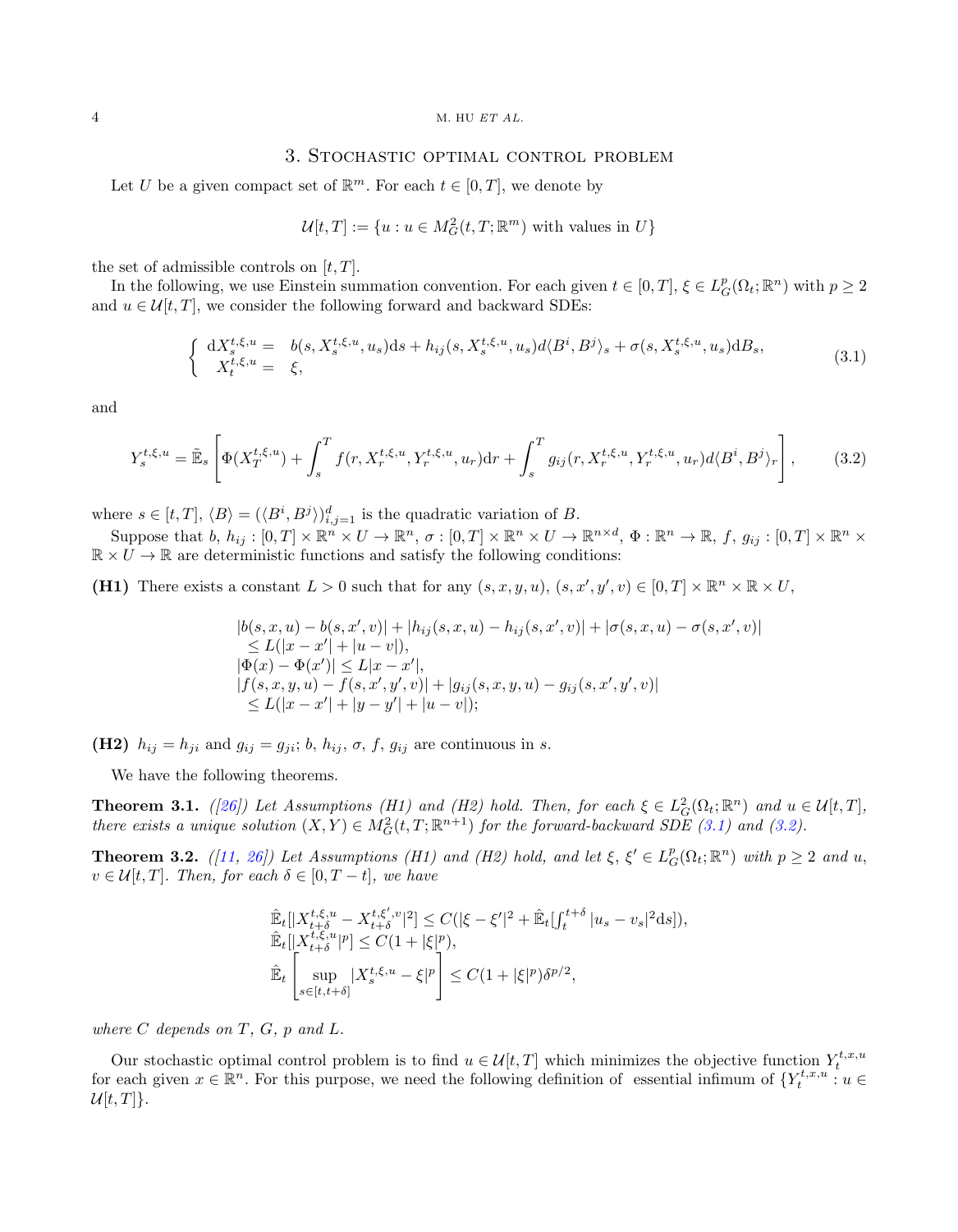<span id="page-4-1"></span>**Definition 3.3.** ([\[11\]](#page-19-6)) The essential infimum of  $\{Y_t^{t,x,u}: u \in \mathcal{U}[t,T]\}$ , denoted by  $\operatorname*{ess\,inf}_{u \in \mathcal{U}[t,T]} Y_t^{t,x,u}$ , is a random variable  $\zeta \in L_G^2(\Omega_t)$  satisfying:

(i) for any  $u \in \mathcal{U}[t,T], \zeta \leq Y_t^{t,x,u}$  q.s.;

(ii) if  $\eta$  is a random variable satisfying  $\eta \leq Y_t^{t,x,u}$  q.s. for any  $u \in \mathcal{U}[t,T]$ , then  $\zeta \geq \eta$  q.s.

For each  $(t, x) \in [0, T] \times \mathbb{R}^n$ , we define the value function

<span id="page-4-4"></span>
$$
V(t,x) := \underset{u \in \mathcal{U}[t,T]}{\operatorname{ess\,inf}} Y_t^{t,x,u}.
$$
\n(3.3)

In the following we will prove that  $V(\cdot, \cdot)$  is deterministic and  $V(t,\xi) = \operatorname*{ess\,inf}_{u \in \mathcal{U}[t,T]} Y_t^{t,\xi,u}$  for each  $\xi \in L^2_G(\Omega_t; \mathbb{R}^n)$ . Furthermore, we will obtain the dynamic programming principle and the related fully nonlinear HJB equation.

### 4. Dynamic programming principle

<span id="page-4-0"></span>In the following, the constant  $C$  will change from line to line in our proof. We use the following notations: for each given  $0 \le t \le s \le T$ ,

$$
Lip(\Omega_s^t) := \{ \varphi(B_{t_1} - B_t, \dots, B_{t_N} - B_t) : N \ge 1, t_1, \dots, t_N \in [t, s], \varphi \in C_{b.Lip}(\mathbb{R}^{d \times N}) \};
$$
  
\n
$$
L_G^2(\Omega_s^t) := \{ \text{the completion of } Lip(\Omega_s^t) \text{ under the norm } || \cdot ||_{L_G^2} \};
$$
  
\n
$$
M_G^{0,t}(t,T) := \{ \eta_s = \sum_{k=0}^{N-1} \xi_k I_{[t_k, t_{k+1})}(s) : t = t_0 < \dots < t_N = T, \xi_k \in Lip(\Omega_{t_k}^t) \};
$$
  
\n
$$
M_G^{2,t}(t,T) := \{ \text{the completion of } M_G^{0,t}(t,T) \text{ under the norm } || \cdot ||_{M_G^2} \};
$$
  
\n
$$
U^t[t,T] := \{ u : u \in M_G^{2,t}(t,T;\mathbb{R}^m) \text{ with values in } U \};
$$
  
\n
$$
\mathbb{U}[t,T] := \{ u = \sum_{k=1}^N I_{A_k} u^k : N \ge 1, u^k \in \mathcal{U}^t[t,T], I_{A_k} \in L_G^2(\Omega_t), (A_k)_{k=1}^N \text{ is a partition of } \Omega \}.
$$

In order to prove that  $V(\cdot, \cdot)$  is deterministic, we need the following two lemmas. The first lemma can be found in [\[11\]](#page-19-6).

<span id="page-4-2"></span>**Lemma 4.1.** ([\[11\]](#page-19-6)) Let  $u \in \mathcal{U}[t,T]$  be given. Then there exists a sequence  $(u^k)_{k\geq 1}$  in  $\mathbb{U}[t,T]$  such that

$$
\lim_{k \to \infty} \hat{\mathbb{E}} \left[ \int_t^T |u_s - u_s^k|^2 \mathrm{d}s \right] = 0.
$$

<span id="page-4-3"></span>**Lemma 4.2.** Let Assumptions (H1) and (H2) hold, and let  $\xi \in L_G^2(\Omega_t; \mathbb{R}^n)$ ,  $u \in \mathcal{U}[t,T]$  and  $v = \sum_{k=1}^N I_{A_k}v^k$  $\mathbb{U}[t,T]$ . Then there exists a constant C depending on T, G and L such that

$$
\hat{\mathbb{E}}\left[\left|Y_t^{t,\xi,u}-\sum_{k=1}^N I_{A_k}Y_t^{t,\xi,v^k}\right|^2\right]\leq C\hat{\mathbb{E}}\left[\int_t^T |u_s-v_s|^2\mathrm{d}s\right].
$$

Proof. Similar to the proof of Lemma 15 in [\[11\]](#page-19-6), we can get

$$
X_s^{t,\xi,v} = \sum_{k=1}^N I_{A_k} X_s^{t,\xi,v^k} \text{ and } Y_s^{t,\xi,v} = \sum_{k=1}^N I_{A_k} Y_s^{t,\xi,v^k} \text{ for } s \in [t,T].
$$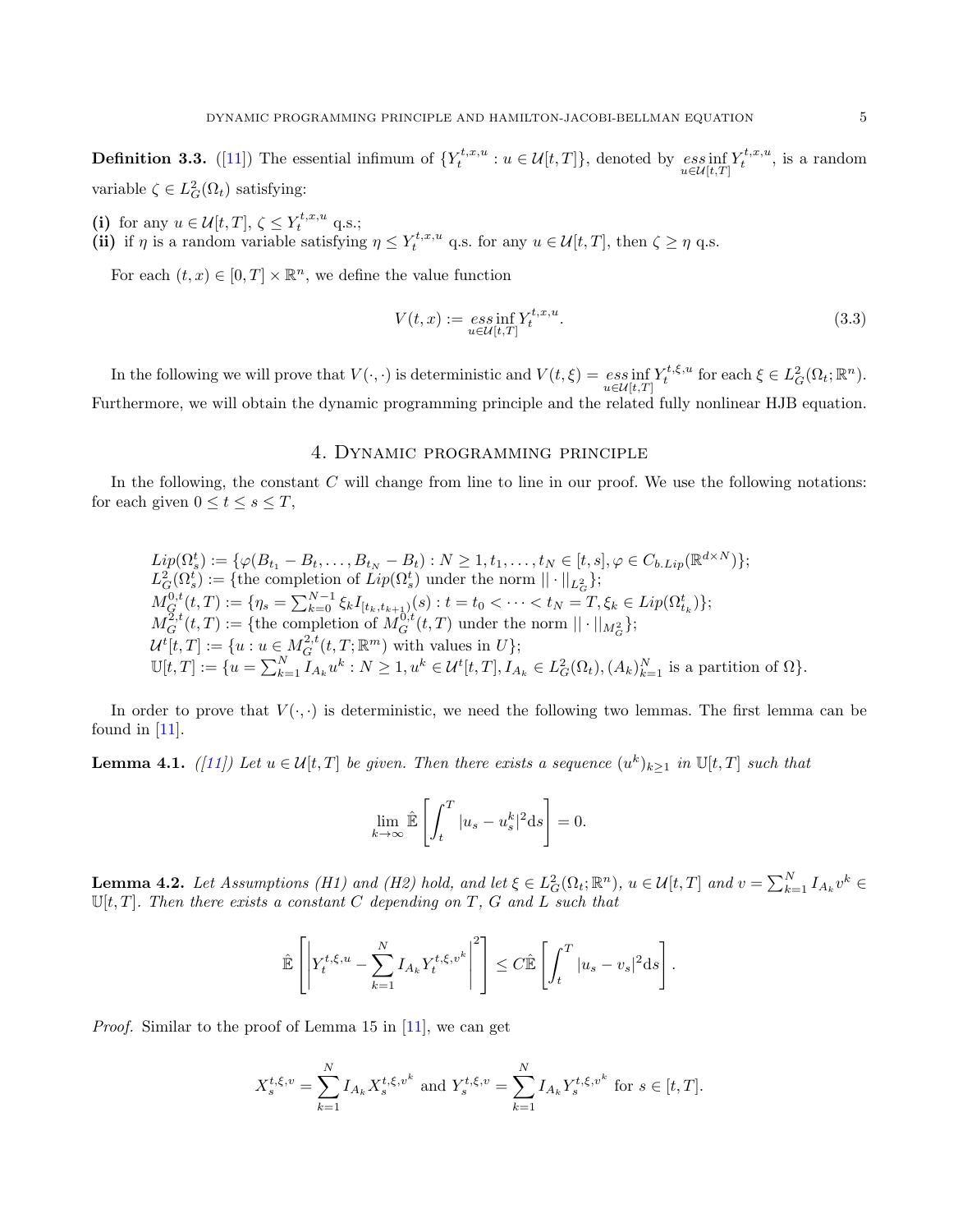#### $6$  M. HU  $ETAL$ .

Since  $\tilde{G}$ -expectation  $\tilde{\mathbb{E}}$  is dominated by  $G$ -expectation  $\hat{\mathbb{E}}$ , by  $(3.2)$ , we obtain

$$
|Y_s^{t,\xi,u}-Y_s^{t,\xi,v}|\leq C\hat{\mathbb{E}}_s\left[|X_T^{t,\xi,u}-X_T^{t,\xi,v}|+\int_s^T (|Y_r^{t,\xi,u}-Y_r^{t,\xi,v}|+|X_r^{t,\xi,u}-X_r^{t,\xi,v}|+|u_r-v_r|){\mathord{{\rm d}}} r\right],
$$

where  $s \in [t, T]$  and C depends on G and L. By the Hölder inequality, we get

$$
|Y_s^{t,\xi,u} - Y_s^{t,\xi,v}|^2 \leq C\hat{\mathbb{E}}_s \left[ |X_T^{t,\xi,u} - X_T^{t,\xi,v}|^2 + \int_s^T (|Y_r^{t,\xi,u} - Y_r^{t,\xi,v}|^2 + |X_r^{t,\xi,u} - X_r^{t,\xi,v}|^2 + |u_r - v_r|^2) dr \right],
$$

where  $s \in [t, T]$  and C depends on T, G and L. By the Gronwall inequality under  $\hat{\mathbb{E}}$  (see [\[13\]](#page-19-20), Thm. 3.10), we deduce

<span id="page-5-0"></span>
$$
|Y_t^{t,\xi,u} - Y_t^{t,\xi,v}|^2 \le C\hat{\mathbb{E}}_t \left[ |X_T^{t,\xi,u} - X_T^{t,\xi,v}|^2 + \int_t^T (|X_r^{t,\xi,u} - X_r^{t,\xi,v}|^2 + |u_r - v_r|^2) dr \right],\tag{4.1}
$$

where  $C$  depends on  $T$ ,  $G$  and  $L$ . By Theorem [3.2,](#page-3-3) we have

<span id="page-5-1"></span>
$$
\hat{\mathbb{E}}_t \left[ |X_s^{t,\xi,u} - X_s^{t,\xi,v}|^2 \right] \le C \hat{\mathbb{E}}_t \left[ \int_t^T |u_r - v_r|^2 \mathrm{d}r \right],\tag{4.2}
$$

<span id="page-5-2"></span>where  $s \in [t, T]$  and C depends on T, G and L. Thus we obtain the desired result by [\(4.1\)](#page-5-0) and [\(4.2\)](#page-5-1).  $\Box$ **Theorem 4.3.** Let Assumptions (H1) and (H2) hold. Then the value function  $V(t, x)$  exists and

$$
V(t,x) = \inf_{u \in \mathcal{U}^t[t,T]} Y_t^{t,x,u}.
$$

*Proof.* Since  $(B_{t+s} - B_t)_{s \geq 0}$  is a G-Brownian motion, we know that  $(Y_s^{t,x,u})_{s \in [t,T]} \in M_G^{2,t}(t,T)$  for each  $u \in$  $\mathcal{U}^{t}[t,T]$ . Thus  $Y_t^{t,x,u} \in \mathbb{R}$  for each  $u \in \mathcal{U}^{t}[t,T]$ . In order to prove that  $\operatorname*{ess\,inf}_{u \in \mathcal{U}[t,T]} Y_t^{t,x,u} = \operatorname*{inf}_{u \in \mathcal{U}^{t}[t,T]} Y_t^{t,x,u}$  q.s., by Definition [3.3](#page-4-1) and  $\mathcal{U}^t[t,T] \subset \mathcal{U}[t,T]$ , we only need to show that  $Y_t^{t,x,v} \geq \inf_{u \in \mathcal{U}^t[t,T]} Y_t^{t,x,u}$  q.s. for each  $v \in \mathcal{U}[t,T].$ 

For each given  $v \in \mathcal{U}[t,T]$ , by Lemma [4.1,](#page-4-2) there exists a sequence  $u^k = \sum_{i=1}^{N_k} I_{A_i^k} u^{i,k} \in \mathbb{U}[t,T]$ ,  $k \geq 1$ , such that  $\hat{\mathbb{E}}\left[\int_t^T |v_s - u_s^k|^2 ds\right] \to 0$  as  $k \to \infty$ . It follows from Lemma [4.2](#page-4-3) that

$$
\hat{\mathbb{E}}\left[\left|Y_t^{t,x,v}-\sum_{i=1}^{N_k}I_{A_i^k}Y_t^{t,x,u^{i,k}}\right|^2\right] \leq C\hat{\mathbb{E}}\left[\int_t^T|v_s-u_s^k|^2\mathrm{d}s\right] \to 0 \text{ as } k \to \infty.
$$

Thus there exists a subsequence of  $\{\sum_{i=1}^{N_k} I_{A_i^k} Y_t^{t,x,u^{i,k}}, k \ge 1\}$  which converges to  $Y_t^{t,x,v}$  q.s. Since

$$
\sum_{i=1}^{N_k} I_{A_i^k} Y_t^{t,x,u^{i,k}} \ge \inf_{u \in \mathcal{U}^t[t,T]} Y_t^{t,x,u},
$$

we get  $Y_t^{t,x,v} \ge \inf_{u \in \mathcal{U}^t[t,T]} Y_t^{t,x,u}$  q.s. Thus, we obtain the desired result.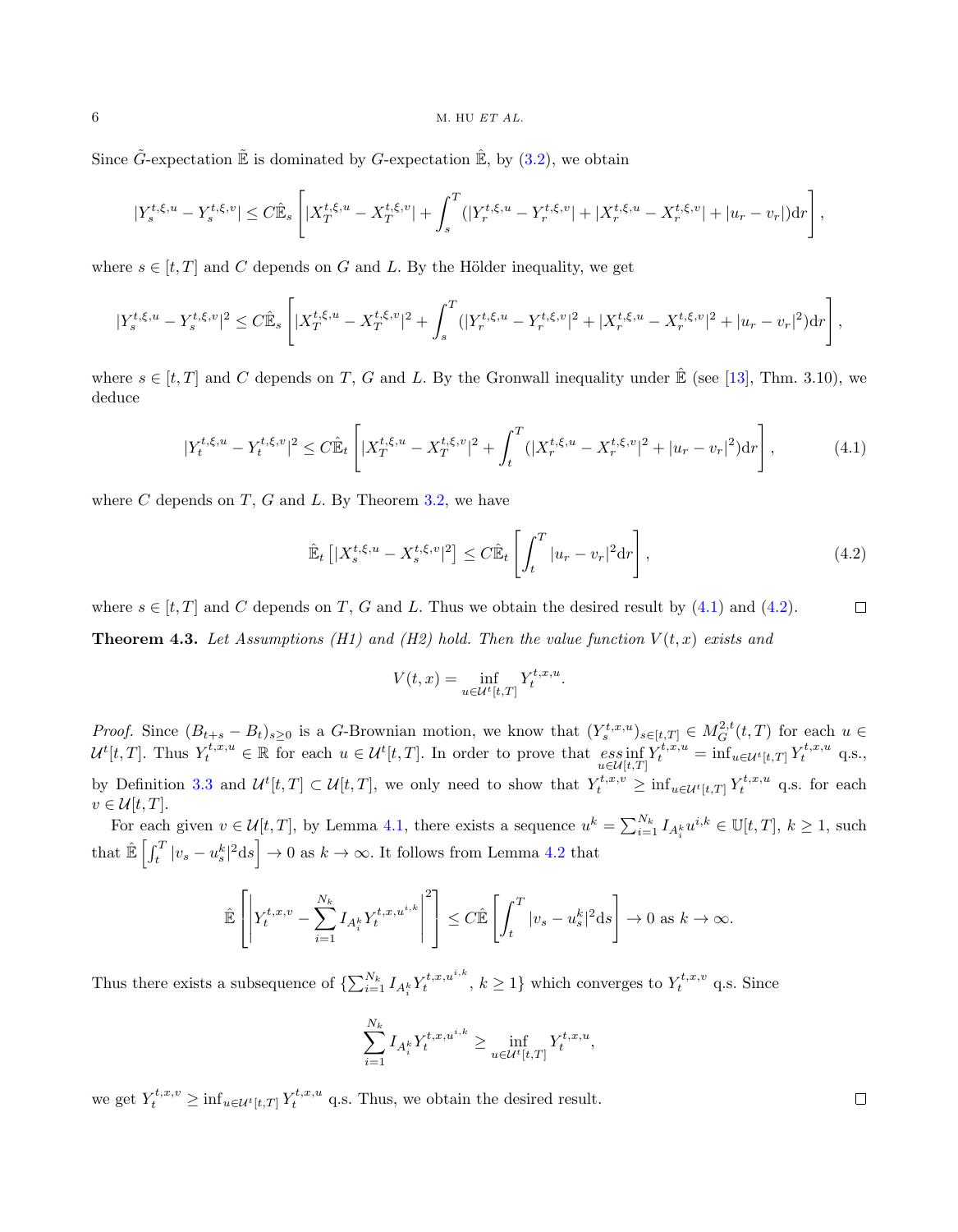Now we study the properties of  $V(\cdot, \cdot)$ .

<span id="page-6-2"></span>**Proposition 4.4.** Let Assumptions (H1) and (H2) hold. Then there exists a constant C depending on  $T$ , G and L such that, for any  $t \in [0, T]$ ,  $x, y \in \mathbb{R}^n$ ,

$$
|V(t,x)-V(t,y)|\leq C|x-y|\,\text{ and }|V(t,x)|\leq C(1+|x|).
$$

*Proof.* Similar to the proof of inequality [\(4.1\)](#page-5-0), we can obtain that, for any  $u \in \mathcal{U}^{t}[t, T]$ ,

<span id="page-6-0"></span>
$$
|Y_t^{t,x,u} - Y_t^{t,y,u}|^2 \le C \hat{\mathbb{E}}_t \left[ |X_T^{t,x,u} - X_T^{t,y,u}|^2 + \int_t^T |X_r^{t,x,u} - X_r^{t,y,u}|^2 dr \right],\tag{4.3}
$$

where  $C$  depends on  $T$ ,  $G$  and  $L$ . By Theorem [3.2,](#page-3-3) we have

<span id="page-6-1"></span>
$$
\hat{\mathbb{E}}_t \left[ |X_s^{t,x,u} - X_s^{t,y,u}|^2 \right] \le C|x-y|^2,
$$
\n(4.4)

where  $s \in [t, T]$  and C depends on T, G and L. Thus we get  $|V(t, x) - V(t, y)| \le C|x - y|$  by [\(4.3\)](#page-6-0) and [\(4.4\)](#page-6-1). Similarly, we can obtain  $|V(t, x)| \leq C(1 + |x|)$ .  $\Box$ 

<span id="page-6-6"></span>**Theorem 4.5.** Let Assumptions (H1) and (H2) hold. Then, for any  $\xi \in L_G^2(\Omega_t; \mathbb{R}^n)$ , we have

$$
V(t,\xi) = \underset{u \in \mathcal{U}[t,T]}{\operatorname{ess\,inf}} Y_t^{t,\xi,u}.
$$

*Proof.* For each given  $u \in \mathcal{U}[t,T]$ , we first prove that  $V(t,\xi) \leq Y_t^{t,\xi,u}$  q.s.

For each  $\varepsilon > 0$ , we can find a  $\xi_{\varepsilon} = \sum_{k=1}^{\infty} x_k I_{A_k}$  such that  $|\xi - \xi_{\varepsilon}| \leq \varepsilon$ , where  $x_k \in \mathbb{R}^n$  and  $\{A_k\}_{k=1}^{\infty}$  is a  $\mathcal{B}(\Omega_t)$ -partition of  $\Omega$ . By Proposition [4.4,](#page-6-2) we get

<span id="page-6-3"></span>
$$
\left| V(t,\xi) - \sum_{k=1}^{\infty} V(t,x_k) I_{A_k} \right| = \left| V(t,\xi) - V(t,\xi_{\varepsilon}) \right| \le C\varepsilon.
$$
\n(4.5)

Similar to the proof of inequalities  $(4.3)$  and  $(4.4)$ , we can get

$$
|Y_t^{t,\xi,u} - Y_t^{t,x_k,u}| \le C|\xi - x_k|, \ k \ge 1,
$$

where  $C$  depends on  $T$ ,  $G$  and  $L$ . Then, we obtain

<span id="page-6-4"></span>
$$
\left| Y_t^{t,\xi,u} - \sum_{k=1}^{\infty} Y_t^{t,x_k,u} I_{A_k} \right| = \sum_{k=1}^{\infty} |Y_t^{t,\xi,u} - Y_t^{t,x_k,u} | I_{A_k} \le C|\xi - \xi_{\varepsilon}| \le C\varepsilon. \tag{4.6}
$$

By  $(3.3)$ , we have

<span id="page-6-5"></span>
$$
\sum_{k=1}^{\infty} V(t, x_k) I_{A_k} \le \sum_{k=1}^{\infty} Y_t^{t, x_k, u} I_{A_k}, \text{ q.s.}
$$
\n(4.7)

It follows from  $(4.5)$ ,  $(4.6)$  and  $(4.7)$  that

$$
V(t,\xi) \le Y_t^{t,\xi,u} + C\varepsilon, \text{ q.s.},
$$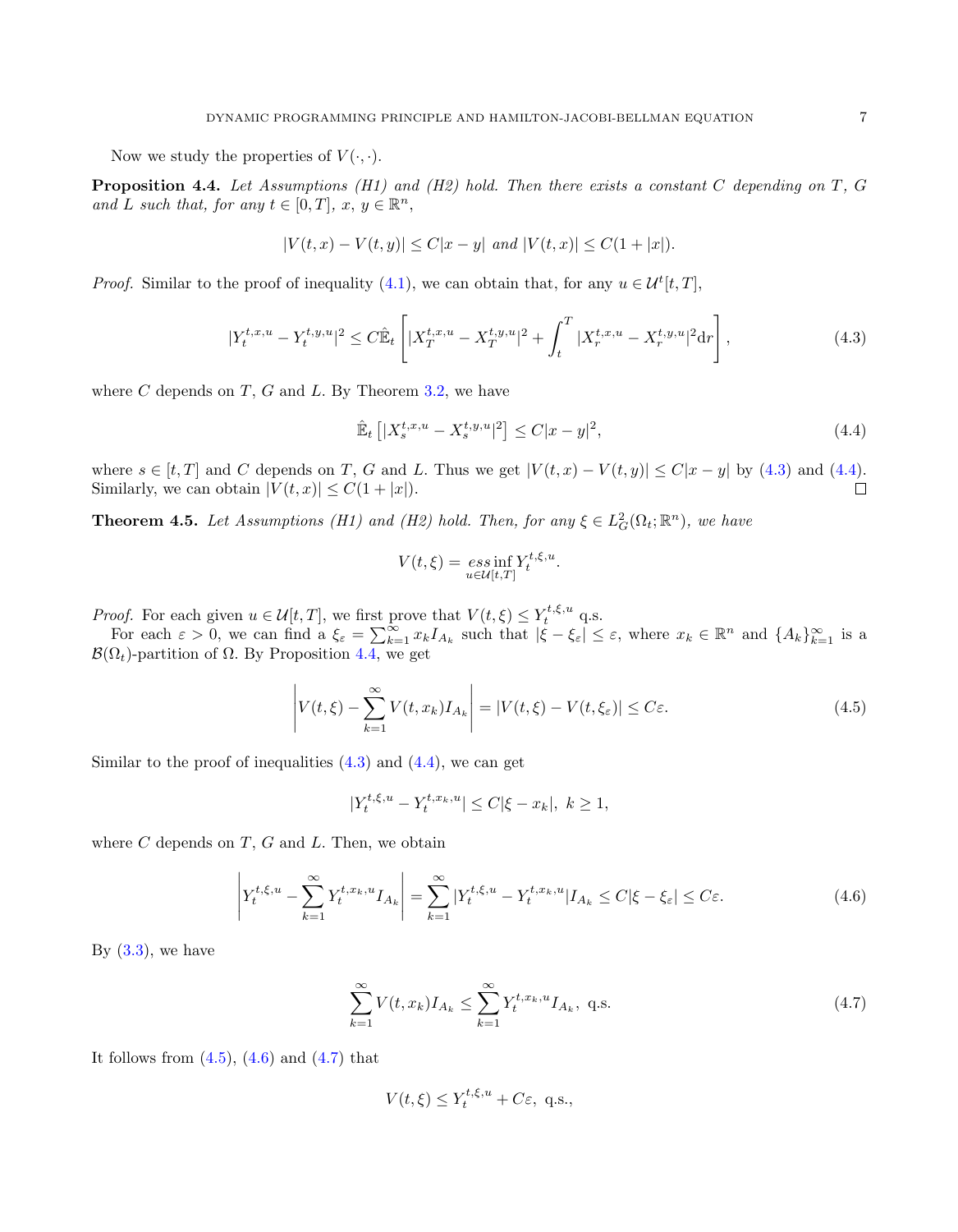#### $8$  M. HU  $ETAL$ .

where C is independent of  $\varepsilon$ . Thus we obtain  $V(t,\xi) \leq Y_t^{t,\xi,u}$  q.s.

Second, if  $\eta$  is a random variable satisfying  $\eta \leq Y_t^{t,\xi,u}$  q.s. for any  $u \in \mathcal{U}[t,T]$ , then we prove that  $V(t,\xi) \geq \eta$ q.s.

It follows from [\(4.6\)](#page-6-4) that

$$
\eta \le \sum_{k=1}^{\infty} Y_t^{t,x_k,u} I_{A_k} + C\varepsilon, \text{ q.s., for any } u \in \mathcal{U}[t,T],
$$

where C depends on  $T$ , G and L. By Theorem [4.3](#page-5-2) and the above inequality, we can get

<span id="page-7-0"></span>
$$
\eta \le \sum_{k=1}^{\infty} V(t, x_k) I_{A_k} + C\varepsilon, \text{ q.s.}
$$
\n(4.8)

 $\Box$ 

Thus we obtain  $V(t, \xi) \ge \eta$  q.s. by [\(4.5\)](#page-6-3) and [\(4.8\)](#page-7-0), which implies the desired result.

Finally, we study the dynamic programming principle. The following lemmas are useful in deriving the dynamic programming principle. The first lemma is a special case of Theorem 3.20 in [\[16\]](#page-19-21).

**Lemma 4.6.**  $([16])$  $([16])$  $([16])$  Let  $0 < t < t' \leq T$  and  $c, c' \in \mathbb{R}^d$  with  $c \leq c'$ . Then  $I_{\{B_{t'}-B_t \in [c,c']\}} \in L_G^2(\Omega_T)$ .

<span id="page-7-1"></span>**Remark 4.7.** For each  $0 = t_0 < t_1 < \cdots < t_N \leq T$  and  $c_i, c'_i \in \mathbb{R}^d$  with  $c_i \leq c'_i, i = 1, \ldots, N$ , we have

$$
\prod_{i=1}^{N} I_{\{B_{t_i} - B_{t_{i-1}} \in [c_i, c'_i)\}} \in L_G^2(\Omega_T).
$$

<span id="page-7-2"></span>**Lemma 4.8.** Let  $\xi \in L_G^2(\Omega_s)$  with fixed  $s \in [0,T]$ . Then there exists a sequence  $\xi_k = \sum_{i=1}^{N_k} x_i^k I_{A_i^k}$ ,  $k \ge 1$ , such that

$$
\lim_{k \to \infty} \hat{\mathbb{E}} \left[ |\xi - \xi_k|^2 \right] = 0,
$$

where  $x_i^k \in \mathbb{R}$ ,  $I_{A_i^k} \in L_G^2(\Omega_s)$ ,  $i \leq N_k$ ,  $k \geq 1$  and  $(A_i^k)_{i=1}^{N_k}$  is a  $\mathcal{B}(\Omega_s)$ -partition of  $\Omega$ .

*Proof.* Since  $L_G^2(\Omega_s)$  is the completion of  $Lip(\Omega_s)$  under the norm  $||\cdot||_2$ , we only need to prove the case

$$
\xi = \varphi(B_{t_1}, B_{t_2} - B_{t_1}, \dots, B_{t_N} - B_{t_{N-1}}),
$$

where  $N \geq 1, 0 < t_1 < \cdots < t_N \leq s, \varphi \in C_{b.Lip}(\mathbb{R}^{d \times N})$ . By Remark [4.7,](#page-7-1) we know that

$$
I_{\{(B_{t_1},B_{t_2}-B_{t_1},\ldots,B_{t_N}-B_{t_{N-1}}) \in [c,c')\}} \in L_G^2(\Omega_s)
$$

for each  $c, c' \in \mathbb{R}^{d \times N}$  with  $c \leq c'$ . For each  $k \geq 1$ , we can find

$$
A_i^k = \{ (B_{t_1}, B_{t_2} - B_{t_1}, \dots, B_{t_N} - B_{t_{N-1}}) \in [c_{i,k}, c'_{i,k}) \}, i = 1, \dots, N_k - 1,
$$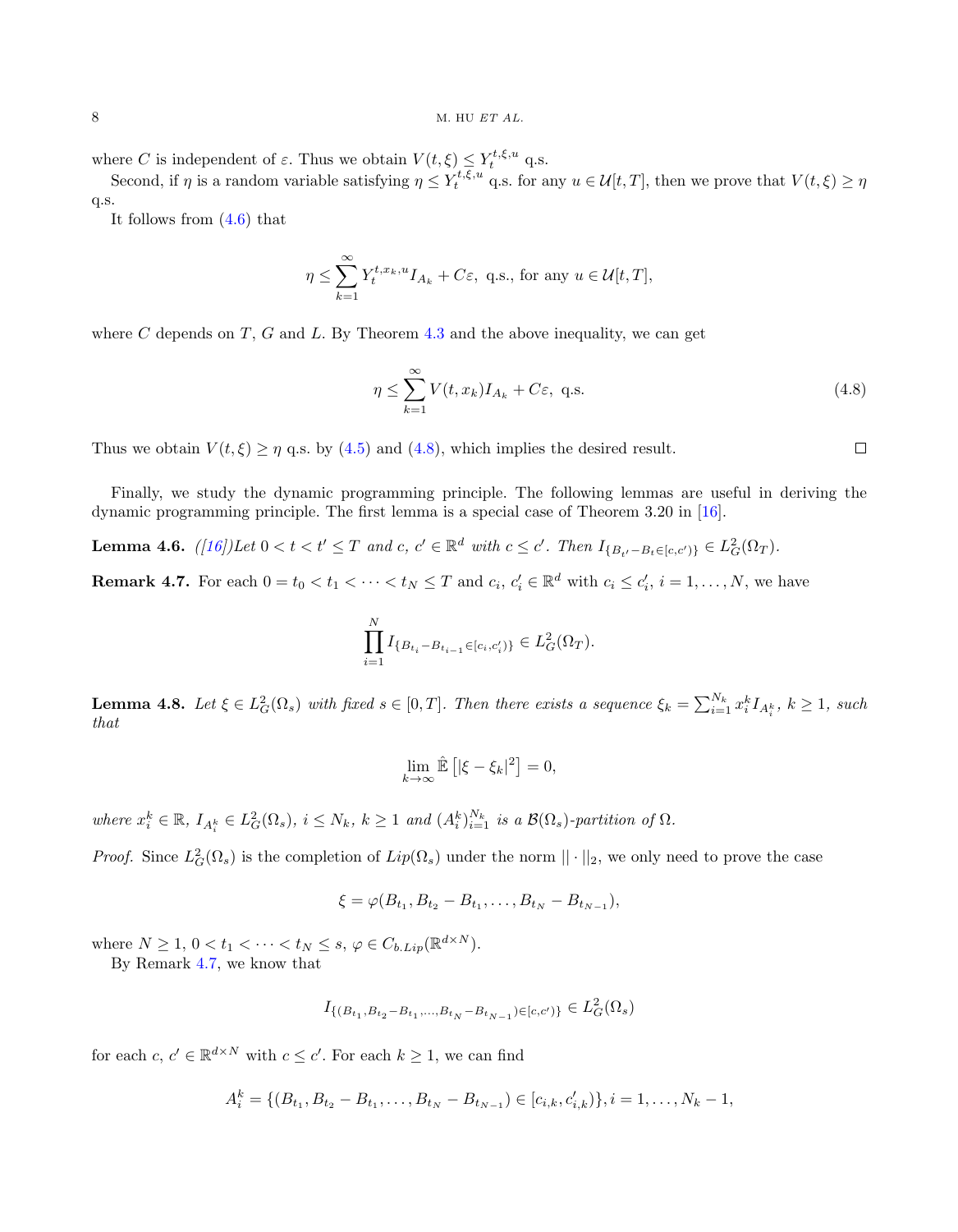such that  $[-ke, ke] = \bigcup_{i \le N_k-1} [c_{i,k}, c'_{i,k}]$  with  $e = [1, \ldots, 1]^T \in \mathbb{R}^{d \times N}$ ,  $|c'_{i,k} - c_{i,k}| \le k^{-1}$  and  $A_i^k \cap A_j^k = \emptyset$  for  $i \neq j$ . Set  $A_{N_k}^k = \Omega \setminus \cup_{i \leq N_k-1} A_i^k$  and

$$
\xi_k = \sum_{i=1}^{N_k - 1} \varphi(c_{i,k}) I_{A_i^k} + 0 I_{A_{N_k}^k}.
$$

Then we obtain

$$
|\xi - \xi_k| \leq \frac{L_{\varphi}}{k} + \frac{M_{\varphi}}{k} (|B_{t_1}| + |B_{t_2} - B_{t_1}| + \cdots + |B_{t_N} - B_{t_{N-1}}|),
$$

where  $L_{\varphi}$  is the Lipschitz constant of  $\varphi$  and  $M_{\varphi}$  is the bound of  $\varphi$ . Thus

$$
\mathbb{\hat{E}}\left[|\xi-\xi_k|^2\right] \leq \frac{C}{k^2},
$$

which yields the desired result.

In order to give the dynamic programming principle, we define the following backward semigroup  $\mathbb{G}_{t,t+\delta}^{t,x,u}[\cdot]$ which was first introduced by Peng in [\[25\]](#page-20-5).

For each given  $(t, x) \in [0, T) \times \mathbb{R}^n$ ,  $\delta \in [0, T - t]$ ,  $u \in \mathcal{U}[t, t + \delta]$  and  $\eta \in L_G^2(\Omega_{t+\delta})$ , define

$$
\mathbb{G}_{s,t+\delta}^{t,x,u}[\eta] = \tilde{Y}_{s}^{t,x,u} \text{ for } s \in [t,t+\delta],
$$

where  $(X_s^{t,x,u}, \tilde{Y}_s^{t,x,u})_{s \in [t,t+\delta]}$  is the solution of the following forward and backward SDEs:

<span id="page-8-1"></span>
$$
\begin{cases} dX_s^{t,x,u} = b(s, X_s^{t,x,u}, u_s)ds + h_{ij}(s, X_s^{t,x,u}, u_s)d\langle B^i, B^j \rangle_s + \sigma(s, X_s^{t,x,u}, u_s)dB_s, \\ X_t^{t,x,u} = x, \end{cases} \tag{4.9}
$$

and

$$
\tilde{Y}_{s}^{t,x,u} = \tilde{\mathbb{E}}_{s} \left[ \eta + \int_{s}^{t+\delta} f(r, X_{r}^{t,x,u}, \tilde{Y}_{r}^{t,x,u}, u_r) dr + \int_{s}^{t+\delta} g_{ij}(r, X_{r}^{t,x,u}, \tilde{Y}_{r}^{t,x,u}, u_r) d\langle B^i, B^j \rangle_r \right]. \tag{4.10}
$$

The following lemma is the comparison theorem of backward SDE under  $\mathbb{E}$ .

<span id="page-8-0"></span>**Lemma 4.9.** Let Assumptions (H1) and (H2) hold, and let  $(t, x) \in [0, T) \times \mathbb{R}^n$ ,  $\delta \in [0, T - t]$ ,  $u \in \mathcal{U}[t, t + \delta]$ and  $\eta_1, \eta_2 \in L_G^2(\Omega_{t+\delta})$  be given. If  $\eta_1 \geq \eta_2$  q.s., then  $\mathbb{G}_{t,t+\delta}^{t,x,u}[\eta_1] \geq \mathbb{G}_{t,t+\delta}^{t,x,u}[\eta_2]$  q.s.

Proof. Denote  $Y_s^1 = \mathbb{G}_{s,t+\delta}^{t,x,u}[\eta_1], Y_s^2 = \mathbb{G}_{s,t+\delta}^{t,x,u}[\eta_2], \hat{Y}_s = Y_s^1 - Y_s^2$  for  $s \in [t,t+\delta]$ , and  $\hat{\eta} = \eta_1 - \eta_2$ . For each given  $\varepsilon > 0$ , just like the proof of Theorem 3.6 in [\[13\]](#page-19-20), we can find  $(a_s^{\varepsilon})_{s \in [t,t+\delta]}, (m_s^{\varepsilon})_{s \in [t,t+\delta]}, (c_s^{ij,\varepsilon})_{s \in [t,t+\delta]}$  $(n_s^{ij,\varepsilon})_{s\in[t,t+\delta]} \in M_G^2(t,t+\delta)$  such that  $|a_s^{\varepsilon}| \leq L, |c_s^{ij,\varepsilon}| \leq L, |m_s^{\varepsilon}| \leq 2L\varepsilon, |n_s^{ij,\varepsilon}| \leq 2L\varepsilon$ 

$$
f(r, X_r^{t,x,u}, Y_r^1, u_r) - f(r, X_r^{t,x,u}, Y_r^2, u_r) = a_r^{\varepsilon} \hat{Y}_r + m_r^{\varepsilon}
$$

and

$$
g_{ij}(r, X_r^{t,x,u}, Y_r^1, u_r) - g_{ij}(r, X_r^{t,x,u}, Y_r^2, u_r) = c_r^{ij,\varepsilon} \hat{Y}_r + n_r^{ij,\varepsilon}.
$$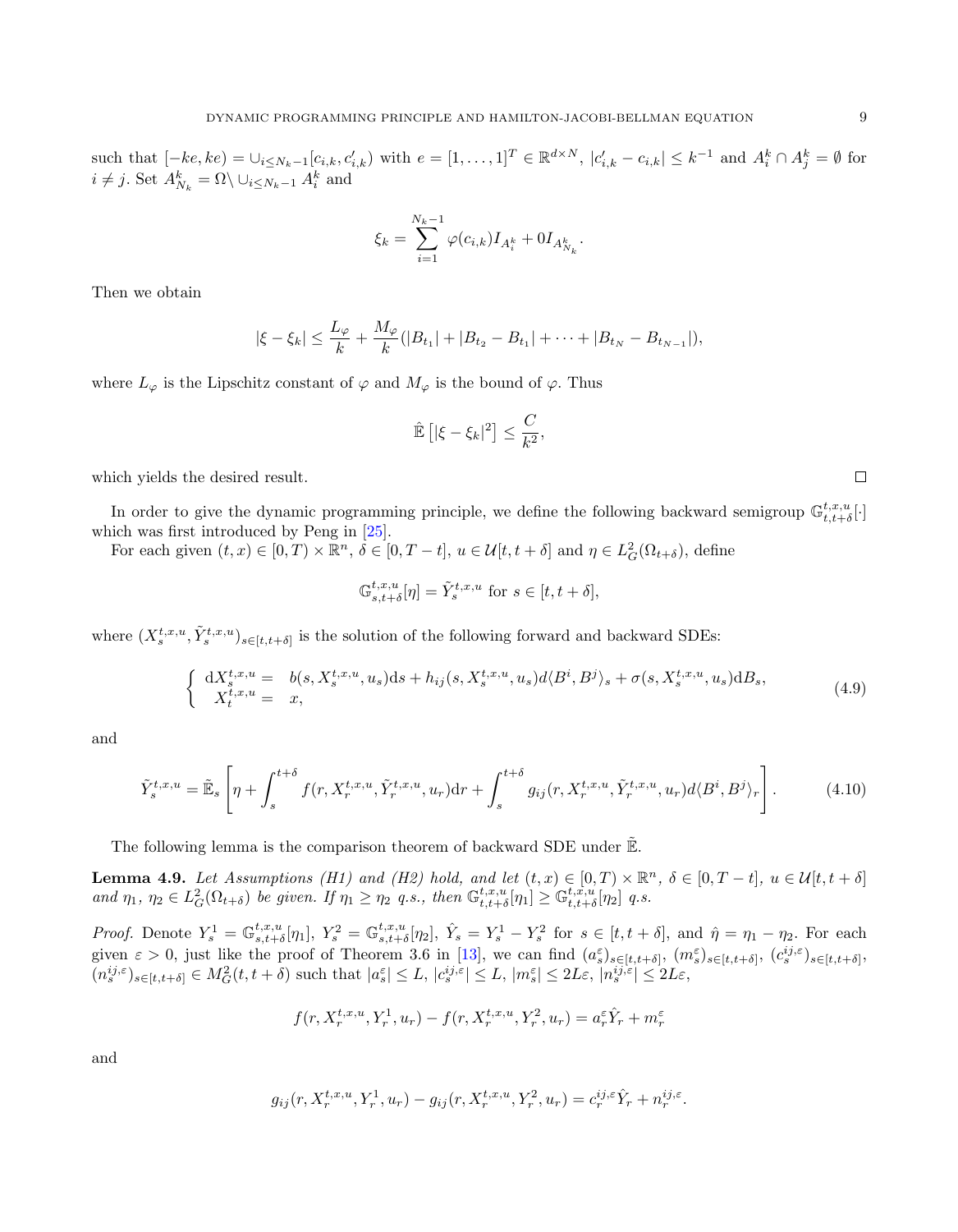Then

<span id="page-9-0"></span>
$$
\hat{Y}_s = \tilde{\mathbb{E}}_s \left[ \hat{\eta} + \tilde{\eta} + \int_s^{t+\delta} (a_r^{\varepsilon} \hat{Y}_r + m_r^{\varepsilon}) dr + \int_s^{t+\delta} (c_r^{ij,\varepsilon} \hat{Y}_r + n_r^{ij,\varepsilon}) d\langle B^i, B^j \rangle_r \right] - \tilde{\mathbb{E}}_s[\tilde{\eta}],\tag{4.11}
$$

where  $s \in [t, t + \delta]$  and  $\tilde{\eta} = \eta_2 + \int_t^{t+\delta} f(r, X_r^{t,x,u}, Y_r^2, u_r) dr + \int_t^{t+\delta} g_{ij}(r, X_r^{t,x,u}, Y_r^2, u_r) d\langle B^i, B^j \rangle_r$ .

For each given  $k \geq 1$ , set  $t_l^k = t + l \delta k^{-1}$ ,  $l = 0,1,...,k$ . By  $(4.11)$ , one can check that, for  $s \in [t_l^k, t_{l+1}^k]$ ,  $l = k - 1, \ldots, 0,$ 

<span id="page-9-2"></span>
$$
\hat{Y}_s = \tilde{\mathbb{E}}_s \left[ \hat{Y}_{t_{l+1}^k} + \tilde{\eta} + \int_s^{t_{l+1}^k} (a_r^{\varepsilon} \hat{Y}_r + m_r^{\varepsilon}) dr + \int_s^{t_{l+1}^k} (c_r^{ij,\varepsilon} \hat{Y}_r + n_r^{ij,\varepsilon}) d\langle B^i, B^j \rangle_r \right] - \tilde{\mathbb{E}}_s[\tilde{\eta}]. \tag{4.12}
$$

Define  $(\hat{Y}_l^k)_{l=0}^n$  backwardly as follows: set  $\hat{Y}_k^k = \hat{\eta}$ , for  $l = k - 1, \ldots, 0$ ,

<span id="page-9-3"></span>
$$
\hat{Y}_{l}^{k} = \tilde{\mathbb{E}}_{t_{l}^{k}} \left[ \hat{Y}_{l+1}^{k} + \tilde{\eta} + \int_{t_{l}^{k}}^{t_{l+1}^{k}} (a_{r}^{\varepsilon} \hat{Y}_{l+1}^{k} + m_{r}^{\varepsilon}) dr + \int_{t_{l}^{k}}^{t_{l+1}^{k}} (c_{r}^{ij,\varepsilon} \hat{Y}_{l+1}^{k} + n_{r}^{ij,\varepsilon}) d\langle B^{i}, B^{j} \rangle_{r} \right] - \tilde{\mathbb{E}}_{t_{l}^{k}}[\tilde{\eta}]. \tag{4.13}
$$

Note that  $|\int_{s_1}^{s_2} \zeta_r d\langle B^i, B^j \rangle_r| \leq (\mathbb{E} [|B^i|^2] \mathbb{E} [|B^j|^2])^{1/2} \int_{s_1}^{s_2} |\zeta_r| dr$  for each  $s_1, s_2 \in [t, t + \delta]$  and  $\zeta \in M_G^1(t, t + \delta)$  $\delta$ ), then one can verify that

$$
\left| \int_{t_l^k}^{t_{l+1}^k} a_r^\varepsilon dr + \int_{t_l^k}^{t_{l+1}^k} c_r^{ij,\varepsilon} d\langle B^i, B^j \rangle_r \right| \le C \int_{t_l^k}^{t_{l+1}^k} (|a_r^\varepsilon| + |c_r^{ij,\varepsilon}|) dr \le Ck^{-1}
$$

and

$$
\left| \int_{t_l^k}^{t_{l+1}^k} m_r^\varepsilon dr + \int_{t_l^k}^{t_{l+1}^k} n_r^{ij,\varepsilon} d\langle B^i, B^j \rangle_r \right| \leq C \int_{t_l^k}^{t_{l+1}^k} (|m_r^\varepsilon| + |n_r^{ij,\varepsilon}|) dr \leq C \varepsilon k^{-1},
$$

where C is dependent of L and  $\delta$  and independent of l. For each  $k \geq k_0$  with  $C k_0^{-1} \leq 2^{-1}$ , we have

$$
\hat{Y}_{k-1}^k \ge \tilde{\mathbb{E}}_{t_{k-1}^k}[\tilde{\eta} - C\varepsilon k^{-1}] - \tilde{\mathbb{E}}_{t_{k-1}^k}[\tilde{\eta}] = -C\varepsilon k^{-1}
$$

and

$$
\hat{Y}_{k-2}^k \ge \tilde{\mathbb{E}}_{t_{k-2}^k}[-(1+Ck^{-1})C\varepsilon k^{-1} + \tilde{\eta} - C\varepsilon k^{-1}] - \tilde{\mathbb{E}}_{t_{k-2}^k}[\tilde{\eta}] = -[(1+Ck^{-1})+1]C\varepsilon k^{-1}.
$$

Continuing this process, we obtain

<span id="page-9-4"></span>
$$
\hat{Y}_0^k \ge -C\varepsilon k^{-1} \sum_{l=0}^{k-1} (1 + Ck^{-1})^l \ge -(e^C - 1)\varepsilon.
$$
\n(4.14)

For each given  $\eta \in Lip(\Omega_{t+\delta})$ , define  $\phi(s_1, s_2) = \mathbb{E}[\tilde{\mathbb{E}}_{s_1}[\eta] - \tilde{\mathbb{E}}_{s_2}[\eta]]$  for  $s_1, s_2 \in [t, t+\delta]$ . By the definition of  $\mathbb{E}_{s}[\eta]$ , one can verify that  $\phi$  is a continuous function. Then we get

<span id="page-9-1"></span>
$$
\sup_{|s_1 - s_2| \le \delta k^{-1}} \hat{\mathbb{E}}[|\tilde{\mathbb{E}}_{s_1}[\eta] - \tilde{\mathbb{E}}_{s_2}[\eta]]] \to 0 \text{ as } k \to \infty.
$$
 (4.15)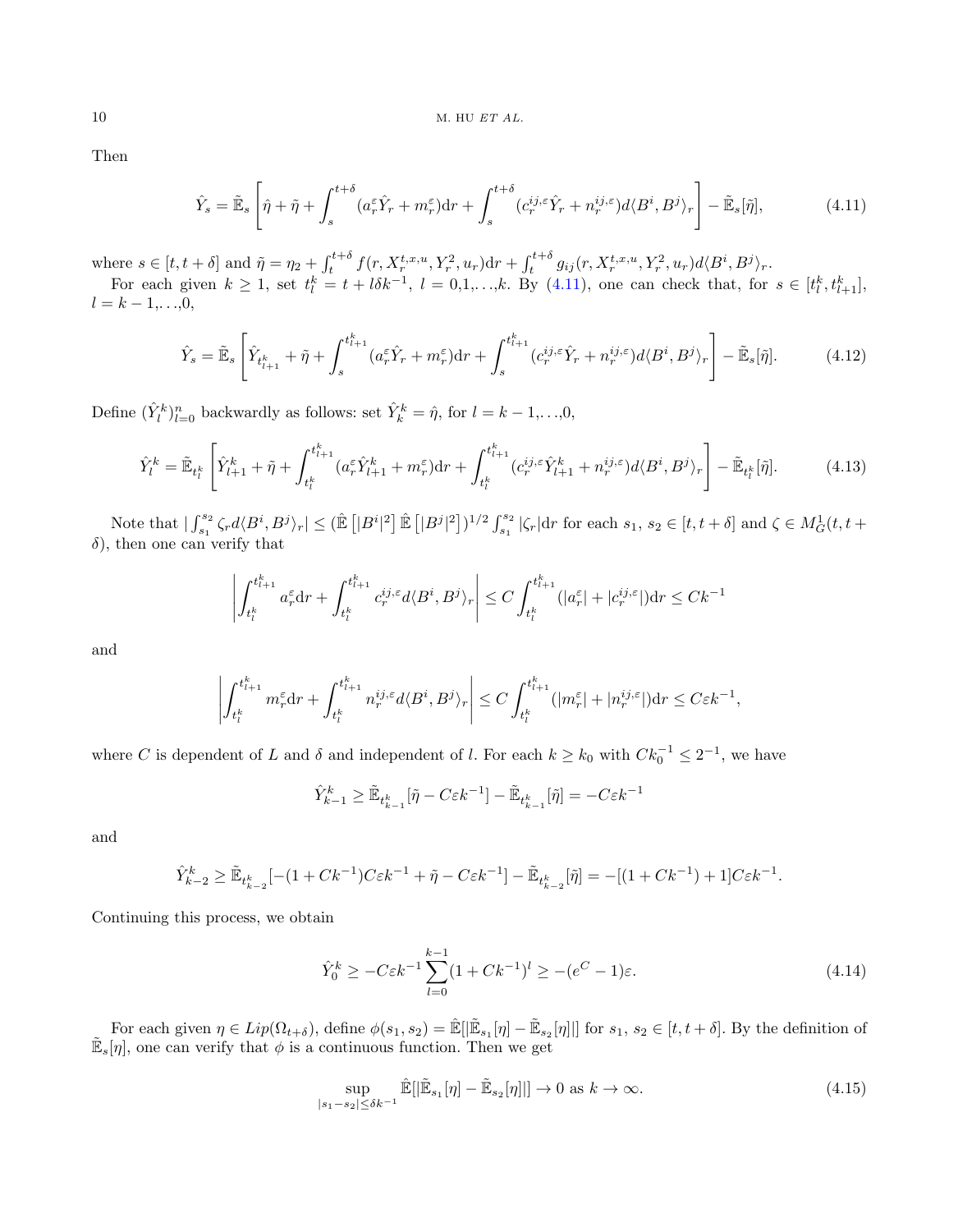Note that

$$
Y_s^2 = \tilde{\mathbb{E}}_s[\tilde{\eta}] - \int_t^s f(r, X_r^{t,x,u}, Y_r^2, u_r) dr - \int_t^s g_{ij}(r, X_r^{t,x,u}, Y_r^2, u_r) d\langle B^i, B^j \rangle_r,
$$

then, by [\(4.15\)](#page-9-1) and  $\tilde{\eta} \in L_G^2(\Omega_{t+\delta})$ , one can check that

<span id="page-10-0"></span>
$$
\sup_{|s_1 - s_2| \le \delta k^{-1}} \hat{\mathbb{E}}[|Y_{s_1}^2 - Y_{s_2}^2|] \to 0 \text{ as } k \to \infty.
$$
 (4.16)

Similarly, the relation  $(4.16)$  still holds for  $Y<sup>1</sup>$ . Thus we obtain

<span id="page-10-1"></span>
$$
\gamma_k := \sup_{|s_1 - s_2| \le \delta k^{-1}} \hat{\mathbb{E}}[|\hat{Y}_{s_1} - \hat{Y}_{s_2}|] \to 0 \text{ as } k \to \infty.
$$
 (4.17)

Define  $\Delta_l^k = \hat{Y}_{t_l^k} - \hat{Y}_l^k$  for  $l = 0, 1, \ldots, k$ . By [\(4.12\)](#page-9-2), [\(4.13\)](#page-9-3) and [\(4.17\)](#page-10-1), we get

$$
\mathbb{\hat{E}}[|\Delta_t^k|] \le (1 + Ck^{-1})\mathbb{\hat{E}}[|\Delta_{l+1}^k|] + Ck^{-1}\gamma_k,
$$
\n(4.18)

where  $l = k - 1, \ldots, 0, \Delta_k^k = 0, C$  depends on L and  $\delta$ . Similar to [\(4.14\)](#page-9-4), we deduce

<span id="page-10-2"></span>
$$
\hat{\mathbb{E}}[|\Delta_0^k|] = \hat{\mathbb{E}}[|\hat{Y}_t - \hat{Y}_0^k|] \le (e^C - 1)\gamma_k.
$$
\n(4.19)

It follows from [\(4.14\)](#page-9-4), [\(4.17\)](#page-10-1) and [\(4.19\)](#page-10-2) that  $\hat{Y}_t \ge -(e^C - 1)\varepsilon$  q.s. Since  $\varepsilon$  is arbitrary, we obtain the desired result.  $\Box$ 

The following theorem is the dynamic programming principle.

<span id="page-10-3"></span>**Theorem 4.10.** Let Assumptions (H1) and (H2) hold. Then, for each  $(t, x) \in [0, T) \times \mathbb{R}^n$ ,  $\delta \in [0, T - t]$ , we have

$$
V(t,x) = \underset{u \in \mathcal{U}[t,t+\delta]}{\operatorname{ess\,inf}} \mathbb{G}_{t,t+\delta}^{t,x,u}[V(t+\delta, X_{t+\delta}^{t,x,u})] = \underset{u \in \mathcal{U}^t[t,t+\delta]}{\operatorname{inf}} \mathbb{G}_{t,t+\delta}^{t,x,u}[V(t+\delta, X_{t+\delta}^{t,x,u})]. \tag{4.20}
$$

Proof. By Theorem [4.3,](#page-5-2) we have

$$
\underset{u \in \mathcal{U}[t,t+\delta]}{\operatorname{ess\,inf}} \mathbb{G}_{t,t+\delta}^{t,x,u}[V(t+\delta,X_{t+\delta}^{t,x,u})] = \underset{u \in \mathcal{U}^t[t,t+\delta]}{\operatorname{inf}} \mathbb{G}_{t,t+\delta}^{t,x,u}[V(t+\delta,X_{t+\delta}^{t,x,u})].
$$

For any  $u \in \mathcal{U}^t[t,T]$ , by Theorem [4.5,](#page-6-6) we get

$$
Y_{t+\delta}^{t,x,u} = Y_{t+\delta}^{t+\delta, X_{t+\delta}^{t,x,u}, u} \ge V(t+\delta, X_{t+\delta}^{t,x,u}) \text{ q.s.}
$$

Then, by Lemma [4.9,](#page-8-0) we obtain

$$
Y_t^{t,x,u} = \mathbb{G}_{t,t+\delta}^{t,x,u}[Y_{t+\delta}^{t,x,u}] \geq \mathbb{G}_{t,t+\delta}^{t,x,u}[V(t+\delta, X_{t+\delta}^{t,x,u})],
$$

which implies

$$
V(t,x) \geq \inf_{u \in \mathcal{U}^t[t,t+\delta]} \mathbb{G}^{t,x,u}_{t,t+\delta}[V(t+\delta, X^{t,x,u}_{t+\delta})].
$$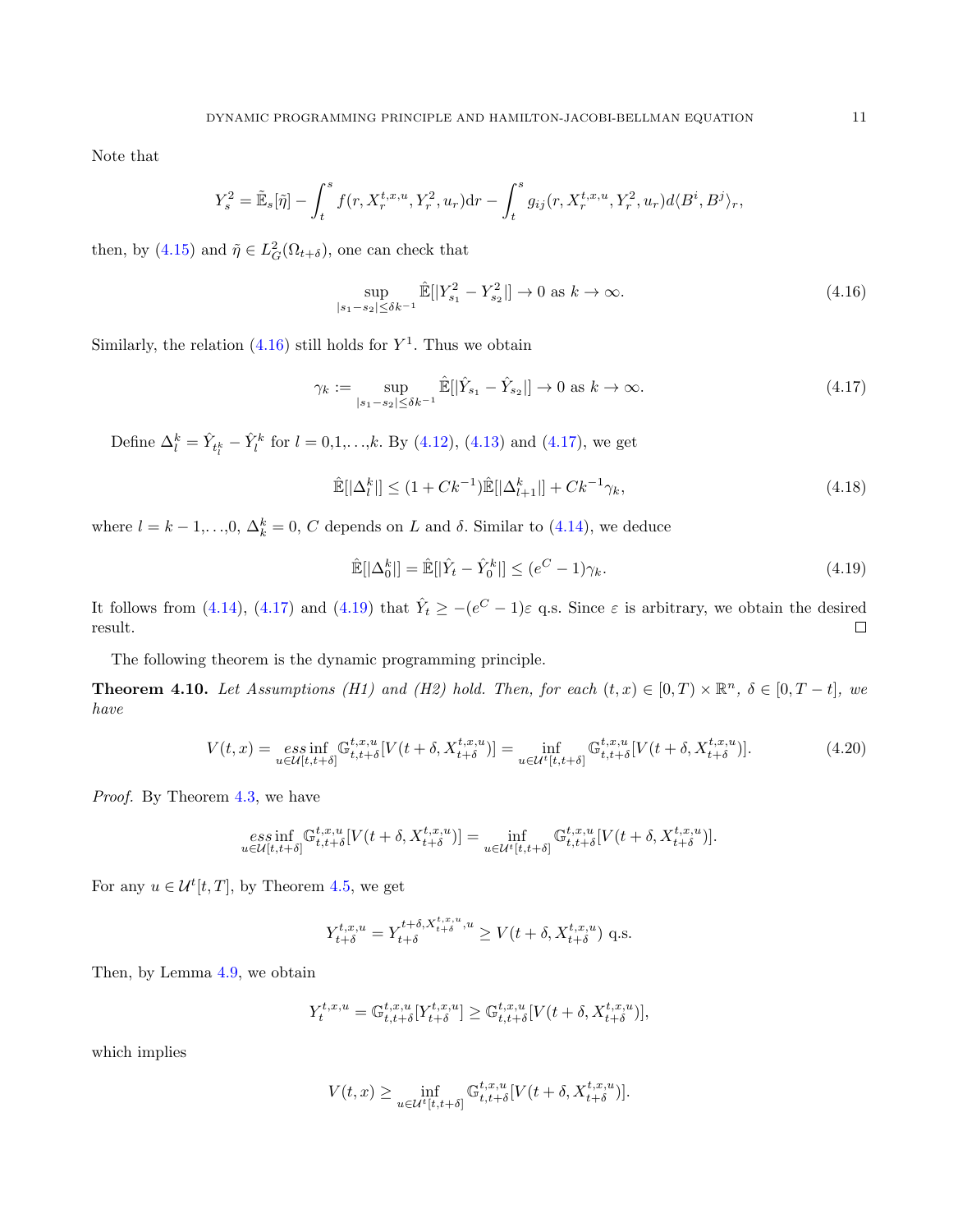Now we prove the converse inequality. For each given  $\varepsilon > 0$ , there exists a  $v \in \mathcal{U}^t[t, t + \delta]$  such that

<span id="page-11-6"></span>
$$
\mathbb{G}_{t,t+\delta}^{t,x,v}[V(t+\delta, X_{t+\delta}^{t,x,v})] \leq \varepsilon + \inf_{u \in \mathcal{U}^t[t,t+\delta]} \mathbb{G}_{t,t+\delta}^{t,x,u}[V(t+\delta, X_{t+\delta}^{t,x,u})]. \tag{4.21}
$$

Since  $X_{t+\delta}^{t,x,v} \in L_G^2(\Omega_{t+\delta}^t; \mathbb{R}^n)$ , by Lemma [4.8,](#page-7-2) we can find a sequence  $\xi_k = \sum_{l=1}^{N_k} x_l^k I_{A_l^k}, k \ge 1$ , such that

<span id="page-11-0"></span>
$$
\hat{\mathbb{E}}\left[|X_{t+\delta}^{t,x,v} - \xi_k|^2\right] \le k^{-1},\tag{4.22}
$$

where  $x_l^k \in \mathbb{R}^n$ ,  $I_{A_l^k} \in L_G^2(\Omega_{t+\delta}^t)$ ,  $l \leq N_k$ ,  $k \geq 1$  and  $(A_l^k)_{l=1}^{N_k}$  is a  $\mathcal{B}(\Omega_{t+\delta}^t)$ -partition of  $\Omega$ . For each  $x_l^k$ , we can find  $v_l^k \in \mathcal{U}^{t+\delta}[t+\delta,T]$  such that

<span id="page-11-5"></span>
$$
V(t+\delta, x_l^k) \le Y_{t+\delta}^{t+\delta, x_l^k, v_l^k} \le V(t+\delta, x_l^k) + \varepsilon.
$$
\n(4.23)

Set

$$
v^{k}(s) = \sum_{l=1}^{N_{k}} v_{l}^{k}(s) I_{A_{l}^{k}} \text{ for } s \in [t + \delta, T],
$$

and

$$
u^{k}(s) = v(s)I_{[t,t+\delta)}(s) + v^{k}(s)I_{[t+\delta,T]}(s) \text{ for } s \in [t,T],
$$

it is easy to verify that  $v^k \in \mathcal{U}[t + \delta, T]$  and  $u^k \in \mathcal{U}^t[t, T]$ . Thus we get

<span id="page-11-2"></span>
$$
V(t,x) \le Y_t^{t,x,u^k} = \mathbb{G}_{t,t+\delta}^{t,x,v} [Y_{t+\delta}^{t,x,u^k}].
$$
\n(4.24)

Similarly to the proof of inequality  $(4.1)$ , we obtain that

<span id="page-11-3"></span>
$$
\left| \mathbb{G}_{t,t+\delta}^{t,x,v}[Y_{t+\delta}^{t,x,u^k}] - \mathbb{G}_{t,t+\delta}^{t,x,v}[V(t+\delta, X_{t+\delta}^{t,x,v})] \right|^2 \leq C \hat{\mathbb{E}} \left[ \left| Y_{t+\delta}^{t,x,u^k} - V(t+\delta, X_{t+\delta}^{t,x,v}) \right|^2 \right] \tag{4.25}
$$

and

<span id="page-11-1"></span>
$$
\hat{\mathbb{E}}\left[\left|Y_{t+\delta}^{t+\delta,X_{t+\delta}^{t,x,v},v^{k}} - Y_{t+\delta}^{t+\delta,\xi_{k},v^{k}}\right|^{2}\right] \leq C \sup_{s\in[t+\delta,T]} \hat{\mathbb{E}}\left[\left|X_{s}^{t+\delta,X_{t+\delta}^{t,x,v},v^{k}} - X_{s}^{t+\delta,\xi_{k},v^{k}}\right|^{2}\right],\tag{4.26}
$$

where C depends on T, G and L. By Theorem [3.2,](#page-3-3)  $(4.22)$  and  $(4.26)$ , we have

<span id="page-11-4"></span>
$$
\hat{\mathbb{E}}\left[\left|Y_{t+\delta}^{t+\delta,X_{t+\delta}^{t,x,v},v^{k}} - Y_{t+\delta}^{t+\delta,\xi_{k},v^{k}}\right|^{2}\right] \leq C\hat{\mathbb{E}}\left[\left|X_{t+\delta}^{t,x,v} - \xi_{k}\right|^{2}\right] \leq Ck^{-1},\tag{4.27}
$$

where C depends on T, G and L. Noting that  $Y_{t+\delta}^{t,x,u^k} = Y_{t+\delta}^{t+\delta,X_{t+\delta}^{t,x,v},v^k}$  $_{t+\delta}^{t+0,11}$ , we deduce from  $(4.24)$ ,  $(4.25)$  and  $(4.27)$ that

<span id="page-11-7"></span>
$$
V(t,x) \leq \mathbb{G}_{t,t+\delta}^{t,x,v}[V(t+\delta, X_{t+\delta}^{t,x,v})] + C\left(\sqrt{k-1} + \sqrt{\hat{\mathbb{E}}\left[\left|Y_{t+\delta}^{t+\delta,\xi_k,v^k} - V(t+\delta, X_{t+\delta}^{t,x,v})\right|^2\right]}\right),\tag{4.28}
$$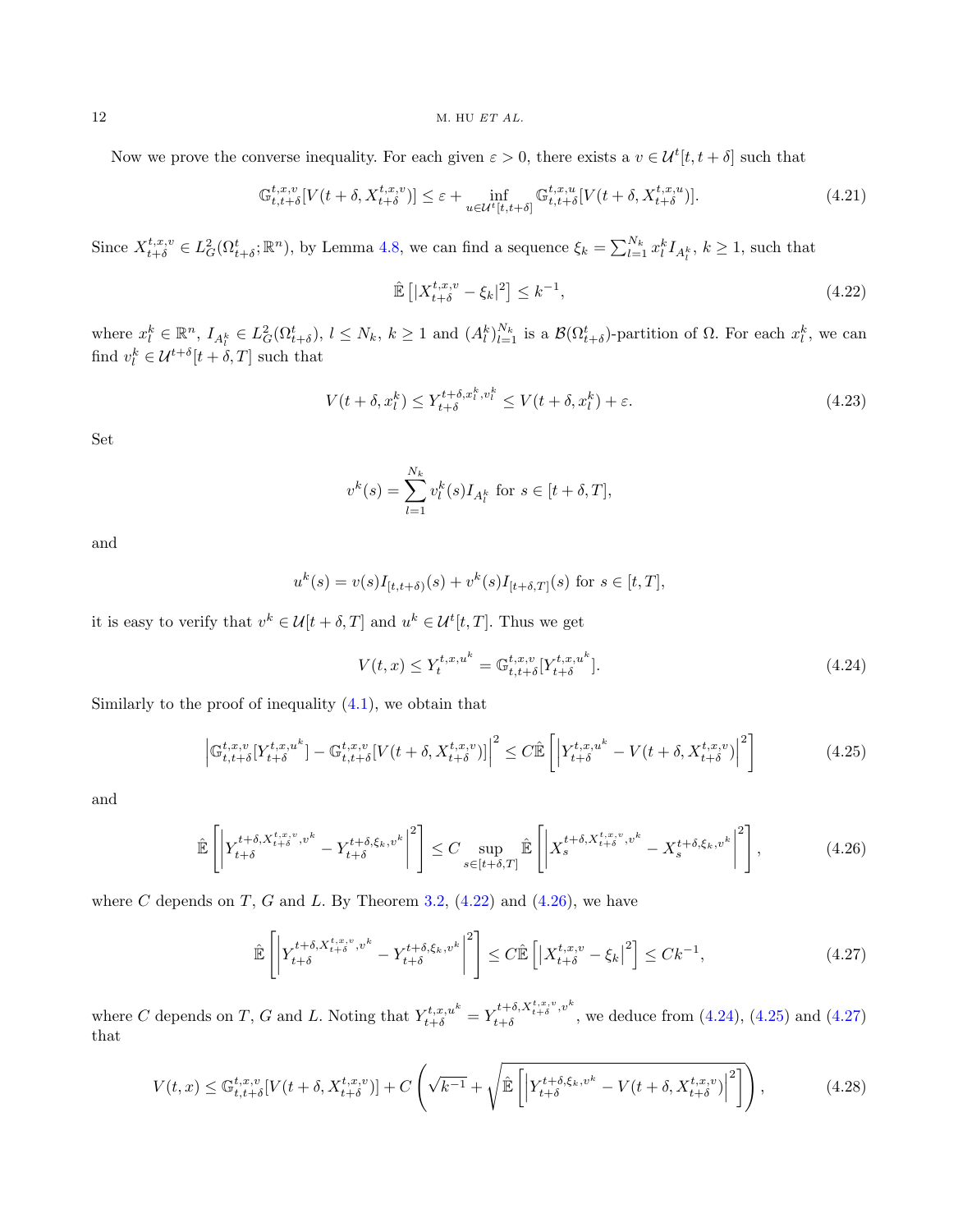where  $C$  depends on  $T$ ,  $G$  and  $L$ . It is easy to check that

<span id="page-12-0"></span>
$$
Y_{t+\delta}^{t+\delta,\xi_k,v^k} = \sum_{l=1}^{N_k} Y_{t+\delta}^{t+\delta,x_l^k,v_l^k} I_{A_l^k}.
$$
\n(4.29)

Then we obtain from  $(4.23)$  and  $(4.29)$  that

<span id="page-12-1"></span>
$$
V(t+\delta,\xi_k) = \sum_{l=1}^{N_k} V(t+\delta,x_l^k) I_{A_l^k} \le Y_{t+\delta}^{t+\delta,\xi_k,v^k} \le V(t+\delta,\xi_k) + \varepsilon.
$$
 (4.30)

By Proposition  $4.4$  and  $(4.30)$ , we get

<span id="page-12-2"></span>
$$
\hat{\mathbb{E}}\left[\left|Y_{t+\delta}^{t+\delta,\xi_k,v^k} - V(t+\delta,X_{t+\delta}^{t,x,v})\right|^2\right] \le C\left(\varepsilon^2 + \hat{\mathbb{E}}\left[\left|X_{t+\delta}^{t,x,v} - \xi_k\right|^2\right]\right) \le C(\varepsilon^2 + k^{-1}),\tag{4.31}
$$

where C depends on T, G and L. By  $(4.21)$ ,  $(4.28)$  and  $(4.31)$ , we deduce that

$$
V(t,x)\leq C(\varepsilon+\sqrt{k^{-1}})+\inf_{u\in \mathcal{U}^t[t,t+\delta]}\mathbb{G}_{t,t+\delta}^{t,x,u}[V(t+\delta,X^{t,x,u}_{t+\delta})],
$$

which implies the desired result by letting  $k \to \infty$  and then  $\varepsilon \downarrow 0$ .

**Remark 4.11.** In the above proof, we use Lemma [4.8](#page-7-2) to find  $v^k$ , which can be used to simplify the proof of the dynamic programming principle and is easier than the implied partition method in [\[11\]](#page-19-6).

Now we use the dynamic programming principle to prove the continuity of  $V(\cdot, \cdot)$  in t.

<span id="page-12-4"></span>**Lemma 4.12.** Let Assumptions (H1) and (H2) hold. Then the value function  $V(\cdot, \cdot)$  is  $\frac{1}{2}$  Hölder continuous in t.

*Proof.* For each  $(t, x) \in [0, T) \times \mathbb{R}^n$ ,  $\delta \in [0, T - t]$ , by Theorem [4.10,](#page-10-3) we get

<span id="page-12-3"></span>
$$
|V(t,x) - V(t+\delta,x)| \leq \sup_{u \in \mathcal{U}^t[t,t+\delta]} |\mathbb{G}_{t,t+\delta}^{t,x,u}[V(t+\delta,X_{t+\delta}^{t,x,u})] - V(t+\delta,x)|. \tag{4.32}
$$

For each given  $u \in \mathcal{U}^{t}[t, t + \delta]$ , by the definition of the backward semigroup, we know  $\mathbb{G}^{t,x,u}_{t,t+\delta}[V(t + \delta, X^{t,x,u}_{t+\delta})] = Y_t$ , where  $(Y_s)_{s \in [t,t+\delta]}$  is the solution of the following backward SDE:

$$
Y_s = \tilde{\mathbb{E}}_s \left[ V(t+\delta, X^{t,x,u}_{t+\delta}) + \int_s^{t+\delta} f(r, X^{t,x,u}_r, Y_r, u_r) dr + \int_s^{t+\delta} g_{ij}(r, X^{t,x,u}_r, Y_r, u_r) d\langle B^i, B^j \rangle_r \right].
$$

By Assumptions (H1), (H2) and Proposition [4.4,](#page-6-2) one can verify that

$$
|Y_s-V(t+\delta,x)|\leq C\hat{\mathbb{E}}_s\left[|X^{t,x,u}_{t+\delta}-x|+\int_s^{t+\delta}(1+|x|+|X^{t,x,u}_r|+|Y_r-V(t+\delta,x)|)\mathrm{d} r\right],
$$

where C depends on T, G and L. It follows from the Gronwall inequality under  $\hat{\mathbb{E}}$  that

$$
|Y_t - V(t+\delta, x)| \leq C \widehat{\mathbb{E}}_t \left[ |X^{t,x,u}_{t+\delta} - x| + \int_t^{t+\delta} (1+|x| + |X^{t,x,u}_r|) dr \right],
$$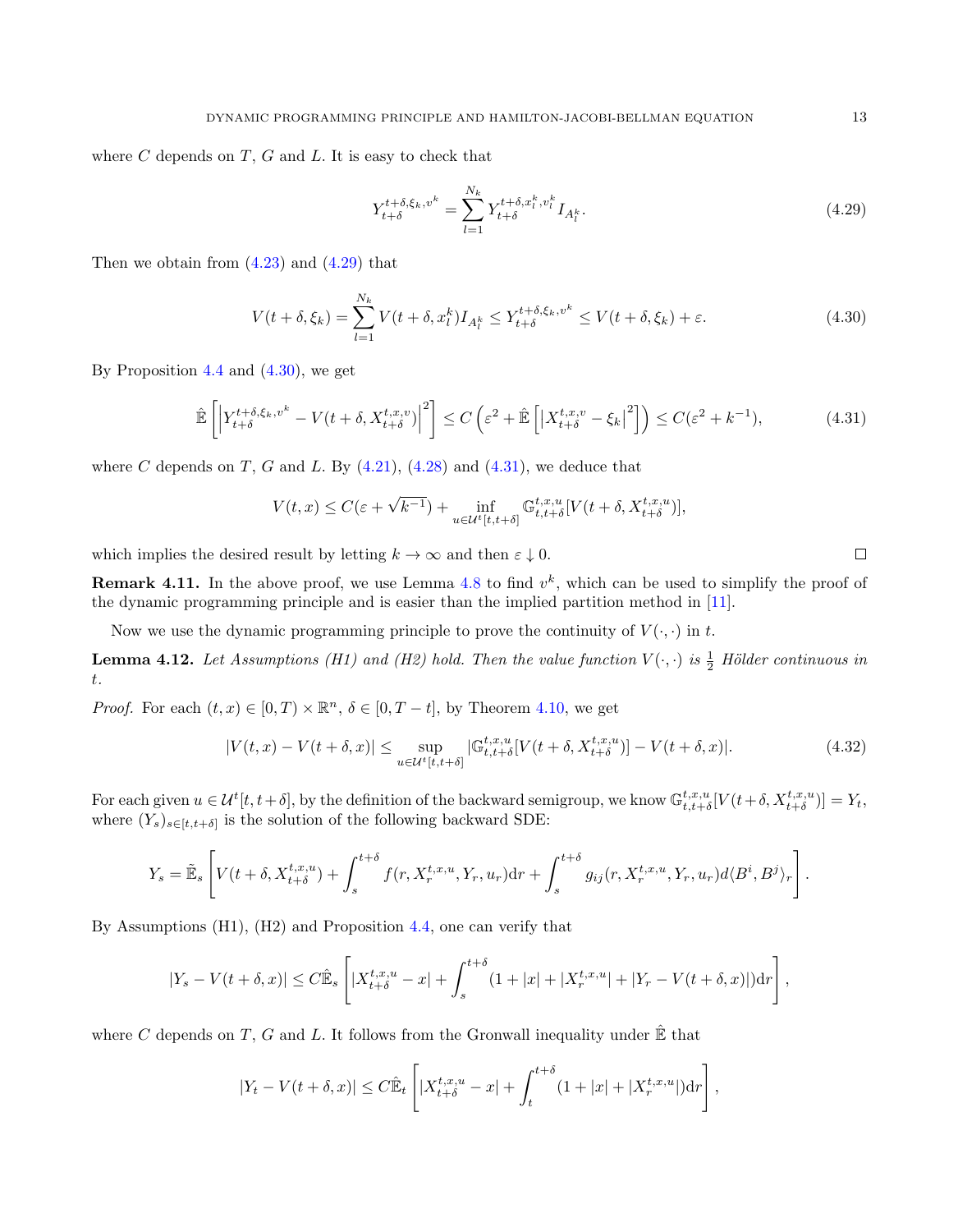where C depends on T, G and L. Since  $\hat{\mathbb{E}}_t[|X_{t+\delta}^{t,x,u}-x|] \leq (\hat{\mathbb{E}}_t[|X_{t+\delta}^{t,x,u}-x|^2])^{1/2}$  and  $\hat{\mathbb{E}}_t[|X_{r}^{t,x,u}|] \leq$  $(\mathbb{\hat{E}}_t[|X^{t,x,u}_r|^2])^{1/2}$ , we obtain

$$
|\mathbb{G}_{t,t+\delta}^{t,x,u}[V(t+\delta,X^{t,x,u}_{t+\delta})]-V(t+\delta,x)|\leq C(1+|x|)\sqrt{\delta}
$$

√ by Theorem [3.2,](#page-3-3) where C depends on T, G and L. Thus we obtain  $|V(t, x) - V(t + \delta, x)| \leq C(1 + |x|)$  $\delta$  by inequality [\(4.32\)](#page-12-3).  $\Box$ 

#### 5. The viscosity solution to the HJB equation

<span id="page-13-0"></span>In this section, we prove that the value function  $V(\cdot, \cdot)$  is the unique viscosity solution to the following HJB equation:

<span id="page-13-1"></span>
$$
\begin{cases}\n\partial_t V(t,x) + \inf_{u \in U} H(t,x,V(t,x),\partial_x V(t,x),\partial_{xx}^2 V(t,x),u) = 0, \\
V(T,x) = \Phi(x), \ x \in \mathbb{R}^n,\n\end{cases}
$$
\n(5.1)

where

<span id="page-13-4"></span>
$$
H(t, x, v, p, A, u) = \tilde{G}(F(t, x, v, p, A, u)) + \langle p, b(t, x, u) \rangle + f(t, x, v, u),
$$
  
\n
$$
F_{ij}(t, x, v, p, A, u) = (\sigma^T(t, x, u)A\sigma(t, x, u))_{ij} + 2\langle p, h_{ij}(t, x, u) \rangle + 2g_{ij}(t, x, v, u),
$$
\n(5.2)

 $(t, x, v, p, A, u) \in [0, T] \times \mathbb{R}^n \times \mathbb{R} \times \mathbb{R}^n \times \mathbb{S}_n \times U$ ,  $\tilde{G}$  is defined in [\(2.1\)](#page-2-0).

The following is the definition of the viscosity solution to  $(5.1)$  (see [\[3\]](#page-19-22)).

**Definition 5.1.** A function  $V(\cdot, \cdot) \in C([0, T] \times \mathbb{R}^n)$  is called a viscosity subsolution (resp. supersolution) to  $(5.1)$  if  $V(T, x) \leq \Phi(x)$  (resp.  $V(T, x) \geq \Phi(x)$ ) for each  $x \in \mathbb{R}^n$ , and for each given  $(t, x) \in [0, T) \times \mathbb{R}^n$ ,  $\varphi \in$  $C_b^{2,3}([0,T] \times \mathbb{R}^n)$  such that  $\varphi(t,x) = V(t,x)$  and  $\varphi \geq V$  (resp.  $\varphi \leq V$ ) on  $[0,T] \times \mathbb{R}^n$ , we have

$$
\partial_t \varphi(t,x) + \inf_{u \in U} H(t,x,\varphi(t,x),\partial_x \varphi(t,x),\partial_{xx}^2 \varphi(t,x),u) \ge 0 \text{ (resp. } \le 0).
$$

A function  $V(\cdot, \cdot) \in C([0, T] \times \mathbb{R}^n)$  is called a viscosity solution to  $(5.1)$  if it is both a viscosity subsolution and a viscosity supersolution to  $(5.1)$ .

**Remark 5.2.**  $C_b^{2,3}([0,T] \times \mathbb{R}^n)$  denotes the set of real-valued functions that are continuously differentiable up to the second order (resp. third order) in t-variable (resp. x-variable) and whose derivatives are bounded.

<span id="page-13-2"></span>Remark 5.3. According to Theorem C.3.5 in [\[26\]](#page-20-4), for the case that

$$
\Phi \in C_0(\mathbb{R}^n) = \{ \phi \in C(\mathbb{R}^n) : \lim_{|x| \to \infty} \phi(x) = 0 \},\
$$

the viscosity solution to [\(5.1\)](#page-13-1) is unique; for the case that  $\Phi \in C(\mathbb{R}^n)$  satisfying  $|\Phi(x)| \leq C(1+|x|^p)$  for some positive constants C and p, the meaning of the uniqueness is that, for each  $\Phi_k \in C_0(\mathbb{R}^n)$  such that  $\Phi_k$  converges uniformly to  $\Phi$  on each compact set and  $|\Phi_k| \leq C(1+|x|^p)$ , we have  $V^{\Phi_k}(t,x) \to V^{\Phi}(t,x)$  for  $(t,x) \in [0,T] \times \mathbb{R}^n$ .

<span id="page-13-3"></span>**Theorem 5.4.** Let Assumptions (H1) and (H2) hold. Then the value function  $V(\cdot, \cdot)$  defined in [\(3.3\)](#page-4-4) is the unique viscosity solution to the HJB equation  $(5.1)$ .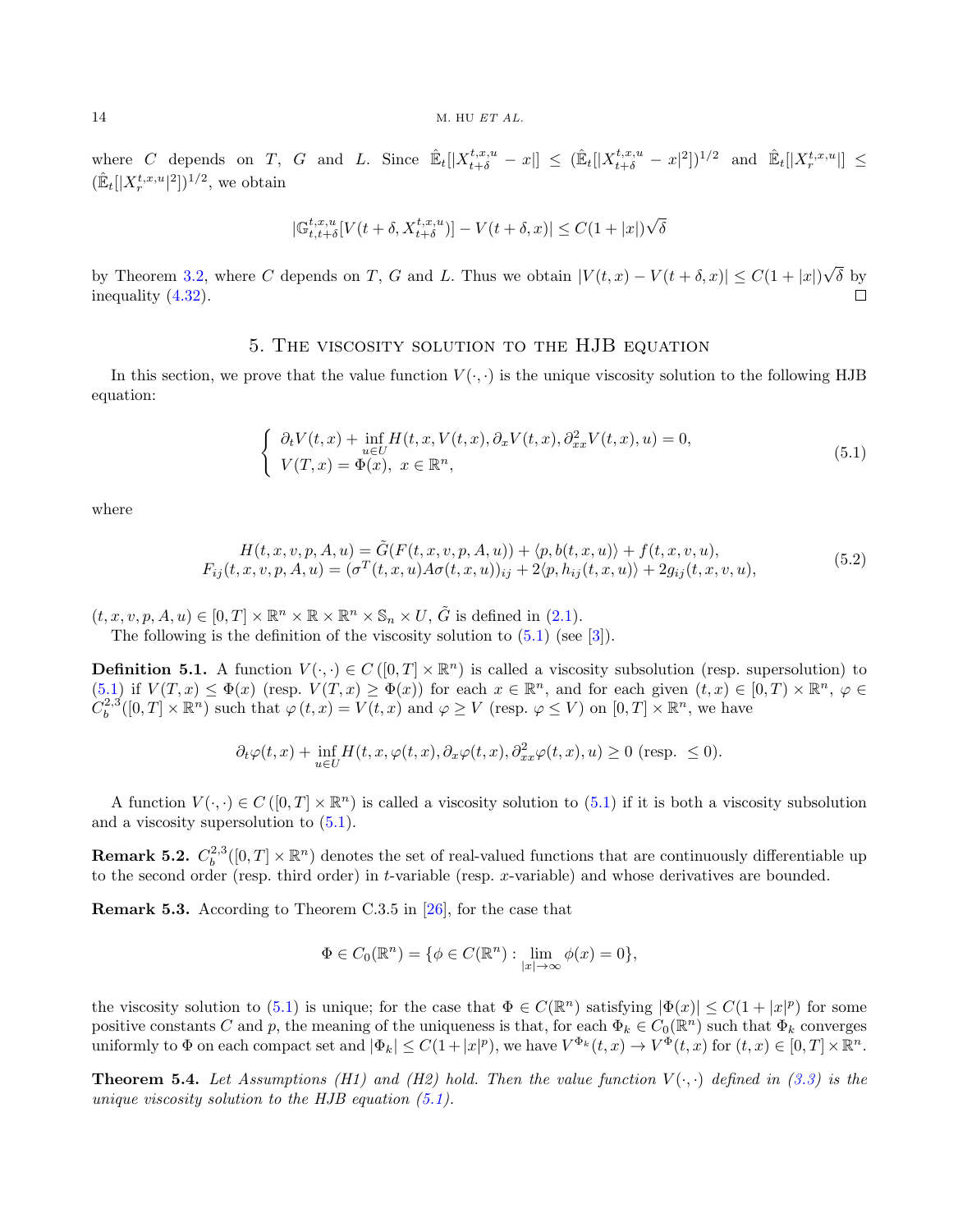In order to prove this theorem, we need the following lemmas. Let  $\varphi \in C_b^{2,3}([0,T] \times \mathbb{R}^n)$  be given. For each given  $(t, x) \in [0, T) \times \mathbb{R}^n$ ,  $\delta \in [0, T - t]$  and  $u \in \mathcal{U}[t, t + \delta]$ , we consider the following BSDEs

$$
Y_s^u = \tilde{\mathbb{E}}_s \left[ \varphi(t + \delta, X_{t + \delta}^{t, x, u}) + \int_s^{t + \delta} f(r, X_r^{t, x, u}, Y_r^u, u_r) dr + \int_s^{t + \delta} g_{ij}(r, X_r^{t, x, u}, Y_r^u, u_r) d\langle B^i, B^j \rangle_r \right],
$$
(5.3)

<span id="page-14-0"></span>
$$
Y_s^{1,u} = \tilde{\mathbb{E}}_s \left[ \int_s^{t+\delta} F_1(r, X_r^{t,x,u}, Y_r^{1,u}, u_r) dr + \int_s^{t+\delta} F_2^{ij}(r, X_r^{t,x,u}, Y_r^{1,u}, u_r) d\langle B^i, B^j \rangle_r \right]
$$
(5.4)

and

<span id="page-14-1"></span>
$$
Y_s^{2,u} = \tilde{\mathbb{E}}_s \left[ \int_s^{t+\delta} F_1(r,x,0,u_r) dr + \int_s^{t+\delta} F_2^{ij}(r,x,0,u_r) d\langle B^i, B^j \rangle_r \right],\tag{5.5}
$$

where  $s \in [t, t + \delta], (X_s^{t,x,u})_{s \in [t,t+\delta]}$  is the solution of the SDE [\(4.9\)](#page-8-1),

$$
F_1(s, x, y, u) = \partial_t \varphi(s, x) + \langle b(s, x, u), \partial_x \varphi(s, x) \rangle + f(s, x, y + \varphi(s, x), u),
$$

$$
F_2^{ij}(s,x,y,u) = \frac{1}{2}F_{ij}(s,x,y+\varphi(s,x),\partial_x\varphi(s,x),\partial_{xx}^2\varphi(s,x),u).
$$

<span id="page-14-3"></span>**Lemma 5.5.** For each  $u \in \mathcal{U}[t, t + \delta]$ , we have

$$
Y_s^{1,u}=Y_s^u-\varphi(s,X_s^{t,x,u}) \text{ for } s\in[t,t+\delta].
$$

*Proof.* Applying Itô's formula to  $\varphi(r, X_r^{t,x,u})$  on  $[s, t + \delta]$ , we obtain that  $(Y_s^u - \varphi(s, X_s^{t,x,u}))_{s \in [t,t+\delta]}$  satisfies the backward SDE [\(5.4\)](#page-14-0), which implies the desired result by the uniqueness of the solution.

<span id="page-14-4"></span>**Lemma 5.6.** For each  $u \in \mathcal{U}^{t}[t, t + \delta]$ , we have

$$
|Y_t^{1,u} - Y_t^{2,u}| \le C(1+|x|^3)\delta^{3/2},
$$

where the constant  $C$  is dependent on  $T, G, L$  and independent of  $u$ .

*Proof.* Noting that  $\varphi \in C_b^{2,3}([0,T] \times \mathbb{R}^n)$  and U is compact, one can verify that

$$
|F_1(r, x, 0, u_r)| \le C(1+|x|)
$$
 and  $|F_2^{ij}(r, x, 0, u_r)| \le C(1+|x|^2)$ ,

where  $C$  is dependent on  $L$  and independent of  $u$ . Thus

<span id="page-14-2"></span>
$$
|Y_s^{2,u}| \le C(1+|x|^2)\delta \text{ for } s \in [t, t+\delta],\tag{5.6}
$$

where C is dependent on G, L and independent of u. Set  $\hat{Y}_s = Y_s^{1,u} - Y_s^{2,u}$  for  $s \in [t, t + \delta]$ , by  $(5.4)$  and  $(5.5)$ , we get

$$
|\hat{Y}_s| \leq C \hat{\mathbb{E}}_s \left[ \int_s^{t+\delta} (\hat{F}_r + |\hat{Y}_r|) \mathrm{d}r \right],
$$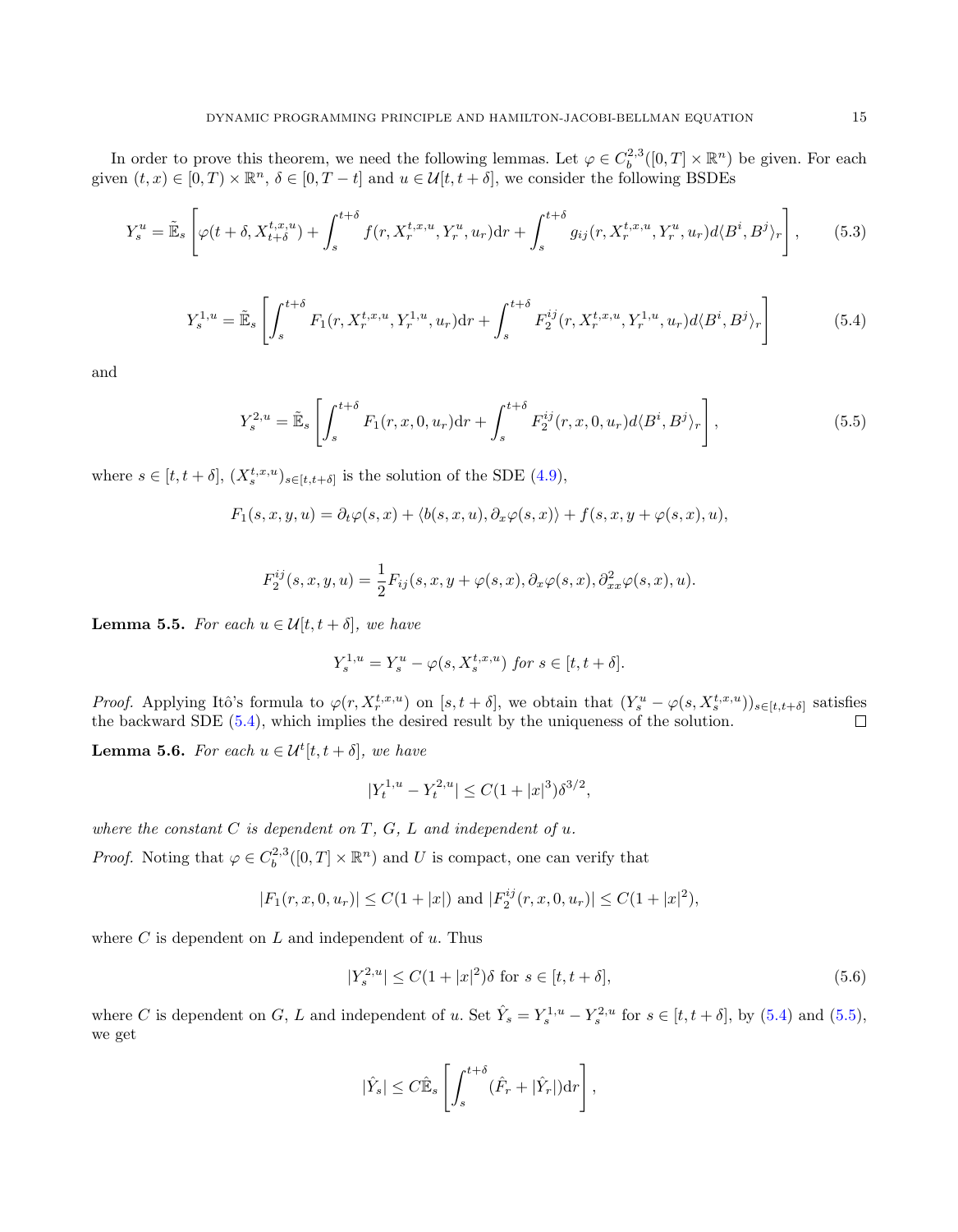where  $C > 0$  is dependent on  $G, L$  and independent of  $u$ ,

$$
\hat{F}_r = |F_1(r, X_r^{t,x,u}, Y_r^{2,u}, u_r) - F_1(r,x,0,u_r)| + |F_2^{ij}(r, X_r^{t,x,u}, Y_r^{2,u}, u_r) - F_2^{ij}(r,x,0,u_r)|.
$$

Note that  $Y_t^{1,u} \in \mathbb{R}$  and  $Y_t^{2,u} \in \mathbb{R}$  for each  $u \in \mathcal{U}^t[t, t + \delta]$ , then, by the Gronwall inequality under  $\hat{\mathbb{E}}$ , we obtain

<span id="page-15-0"></span>
$$
|Y_t^{1,u} - Y_t^{2,u}| \le C \hat{\mathbb{E}} \left[ \int_t^{t+\delta} \hat{F}_r \, dr \right],\tag{5.7}
$$

where  $C > 0$  is dependent on T, G, L and independent of u. One can check that

<span id="page-15-1"></span>
$$
\hat{F}_r \le C \left[ (1+|x|^2) |X_r^{t,x,u} - x| + |X_r^{t,x,u} - x|^2 + |Y_r^{2,u}| \right],\tag{5.8}
$$

where C is dependent on L and independent of u. It follows from  $(5.6)$ ,  $(5.7)$ ,  $(5.8)$  and Theorem [3.2](#page-3-3) that

$$
\begin{aligned} |Y_t^{1,u} - Y_t^{2,u}| &\le C \left\{ (1+|x|^2) \delta \left( \hat{\mathbb{E}} \left[ \sup_{r \in [t,t+\delta]} |X_r^{t,x,u} - x|^2 \right] \right)^{1/2} + \delta \hat{\mathbb{E}} \left[ \sup_{r \in [t,t+\delta]} |X_r^{t,x,u} - x|^2 \right] + (1+|x|^2) \delta^2 \right\} \\ &\le C(1+|x|^3) \delta^{3/2}, \end{aligned}
$$

where  $C$  is dependent on  $T$ ,  $G$ ,  $L$  and independent of  $u$ .

<span id="page-15-3"></span>**Lemma 5.7.** Let  $\eta = (\eta^{ij})_{i,j=1}^d \in M_G^1(0,T;\mathbb{S}_d)$ . Then, for each  $s \leq T$ , we have

$$
\tilde{\mathbb{E}}_s \left[ \int_s^T \eta_r^{ij} d\langle B^i, B^j \rangle_r - \int_s^T \tilde{G}(2\eta_r) dr \right] = 0.
$$

*Proof.* For each  $\eta$ ,  $\tilde{\eta} \in M_G^1(0,T;\mathbb{S}_d)$ , one can verify that

$$
\begin{split} &\hat{\mathbb{E}}\left[\left|\tilde{\mathbb{E}}_s\left[\int_s^T \eta_r^{ij} d\langle B^i,B^j\rangle_r - \int_s^T \tilde{G}(2\eta_r) \mathrm{d}r\right] - \tilde{\mathbb{E}}_s\left[\int_s^T \tilde{\eta}_r^{ij} d\langle B^i,B^j\rangle_r - \int_s^T \tilde{G}(2\tilde{\eta}_r) \mathrm{d}r\right]\right] \right] \\ &\leq C \hat{\mathbb{E}}\left[\int_s^T |\eta_r - \tilde{\eta}_r| \mathrm{d}r\right], \end{split}
$$

where C only depends on G. Thus we only need to prove the case  $\eta \in M_G^0(0,T;\mathbb{S}_d)$ , *i.e.*,

$$
\eta_r = \sum_{k=0}^{N-1} \eta_{t_k} I_{[t_k, t_{k+1})}(r),
$$

where  $s = t_0 < \cdots < t_N = T$ ,  $\eta_{t_k} \in Lip(\Omega_{t_k}; \mathbb{S}_d)$ . Since  $\mathbb{E}_s[\cdot] = \mathbb{E}_s[\mathbb{E}_{t_k}[\cdot]]$ , we only need to prove

<span id="page-15-2"></span>
$$
\tilde{\mathbb{E}}_{t_k} \left[ \eta_{t_k}^{ij} (\langle B^i, B^j \rangle_{t_{k+1}} - \langle B^i, B^j \rangle_{t_k}) - \tilde{G}(2\eta_{t_k})(t_{k+1} - t_k) \right] = 0. \tag{5.9}
$$

Applying Itô's formular to  $\langle \eta_{t_k}(B_r - B_{t_k}), B_r - B_{t_k} \rangle$  on  $[t_k, t_{k+1}]$ , we get

$$
\tilde{\mathbb{E}}_{t_k}\left[\eta_{t_k}^{ij}(\langle B^i,B^j\rangle_{t_{k+1}}-\langle B^i,B^j\rangle_{t_k})\right]=\tilde{\mathbb{E}}_{t_k}\left[\langle \eta_{t_k}(B_{t_{k+1}}-B_{t_k}),B_{t_{k+1}}-B_{t_k}\rangle\right].
$$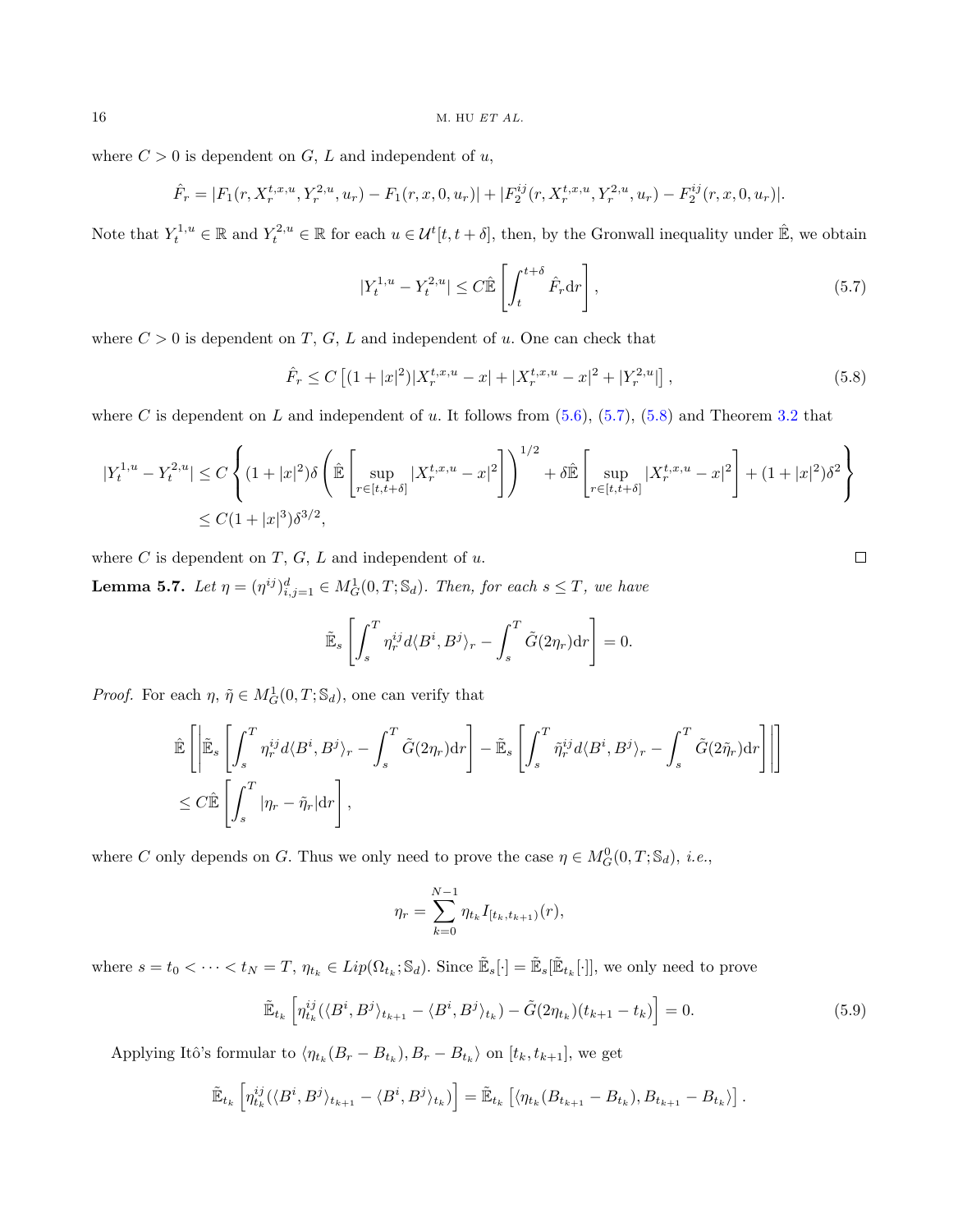For each given  $A \in \mathbb{S}_d$ , define

$$
u(t,x) = \tilde{\mathbb{E}}\left[ \langle A(x+B_t), x+B_t \rangle \right] \text{ for } (t,x) \in [0,\infty) \times \mathbb{R}^d.
$$

By Theorem C.3.5 in  $[26]$ , we know that u is a viscosity solution to the following PDE

<span id="page-16-0"></span>
$$
\partial_t u - \tilde{G}(\partial_{xx}^2 u) = 0, \ u(0, x) = \langle Ax, x \rangle.
$$
\n(5.10)

On the other hand, by the proof of Theorem 3.8.2 in [\[26\]](#page-20-4), we have

<span id="page-16-1"></span>
$$
u(t,x) = \langle Ax, x \rangle + \tilde{\mathbb{E}}\left[ \langle AB_t, B_t \rangle \right] = \langle Ax, x \rangle + \tilde{\mathbb{E}}\left[ \langle AB_1, B_1 \rangle \right] t. \tag{5.11}
$$

By [\(5.10\)](#page-16-0) and [\(5.11\)](#page-16-1), we obtain  $\mathbb{E}[\langle AB_1, B_1 \rangle] = \tilde{G}(2A)$ , which implies  $\mathbb{E}[\langle AB_t, B_t \rangle] = \tilde{G}(2A)t$ . Thus we have

$$
\tilde{\mathbb{E}}_{t_k}\left[\eta_{t_k}^{ij}(\langle B^i, B^j\rangle_{t_{k+1}} - \langle B^i, B^j\rangle_{t_k})\right] = \tilde{G}(2\eta_{t_k})(t_{k+1} - t_k),
$$

which implies  $(5.9)$ .

**Remark 5.8.** It is important to note that we can not derive  $\mathbb{E}[\langle AB_1, B_1 \rangle] = \tilde{G}(2A)$  by  $u(t, x) = \langle Ax, x \rangle +$  $\tilde{G}(2A)t$  satisfying [\(5.10\)](#page-16-0). Because, in this case of  $u(0,x) = \langle Ax, x \rangle \notin C_0(\mathbb{R}^n)$ , the meaning of uniqueness of viscosity solution is stated as in Remark [5.3.](#page-13-2)

<span id="page-16-2"></span>Lemma 5.9. We have

$$
\inf_{u \in \mathcal{U}^t[t, t+\delta]} Y_t^{2,u} = \int_t^{t+\delta} F_0(r, x) dr,
$$

where

$$
F_0(r, x) = \inf_{v \in U} \{ F_1(r, x, 0, v) + \tilde{G}(2(F_2^{ij}(r, x, 0, v))_{ij=1}^d) \}.
$$

*Proof.* For each  $u \in \mathcal{U}^t[t, t + \delta]$ , by Lemma [5.7,](#page-15-3) we get

$$
Y_{t}^{2,u} = \tilde{\mathbb{E}}_{t} \left[ \int_{t}^{t+\delta} F_{1}(r, x, 0, u_{r}) dr + \int_{t}^{t+\delta} F_{2}^{ij}(r, x, 0, u_{r}) d\langle B^{i}, B^{j} \rangle_{r} \right]
$$
  
\n
$$
\geq \tilde{\mathbb{E}}_{t} \left[ \int_{t}^{t+\delta} F_{0}(r, x) dr + \int_{t}^{t+\delta} F_{2}^{ij}(r, x, 0, u_{r}) d\langle B^{i}, B^{j} \rangle_{r} - \int_{t}^{t+\delta} \tilde{G}(2(F_{2}^{ij}(r, x, 0, u_{r}))_{ij=1}^{d}) dr \right]
$$
  
\n
$$
= \int_{t}^{t+\delta} F_{0}(r, x) dr.
$$

Hence,  $\inf_{u \in \mathcal{U}^t[t,t+\delta]} Y_t^{2,u} \geq \int_t^{t+\delta} F_0(r,x) dr$ . On the other hand, we can choose a deterministic control  $u^* \in$  $\mathcal{U}^{t}[t,t+\delta]$  such that

$$
\int_{t}^{t+\delta} [F_1(r, x, 0, u_r^*) + \tilde{G}(2(F_2^{ij}(r, x, 0, u_r^*))_{ij=1}^d)]dr = \int_{t}^{t+\delta} F_0(r, x)dr.
$$

Then we obtain  $Y_t^{2,u^*} = \int_t^{t+\delta} F_0(r,x) dr$  by Lemma [5.7,](#page-15-3) which implies  $\inf_{u \in \mathcal{U}^t[t,t+\delta]} Y_t^{2,u} \leq \int_t^{t+\delta} F_0(r,x) dr$ . Thus we obtain the desired result.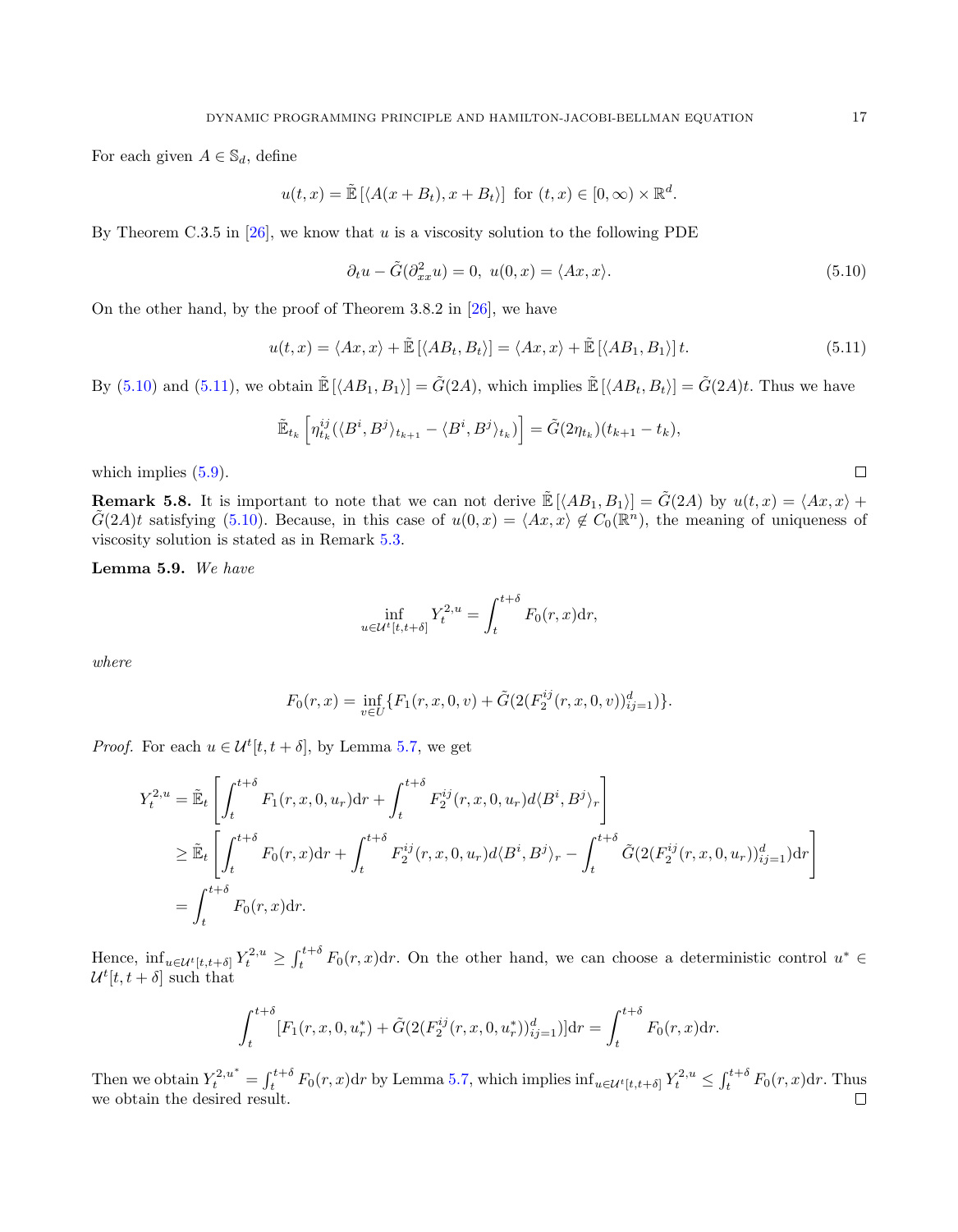**Proof of Theorem [5.4.](#page-13-3)** By Proposition [4.4](#page-6-2) and Lemma [4.12,](#page-12-4) we know that  $V(\cdot, \cdot)$  is continuous on  $[0, T] \times \mathbb{R}^n$ . Now, we first prove that  $V(\cdot, \cdot)$  is the viscosity subsolution to [\(5.1\)](#page-13-1).

For each given  $(t, x) \in [0, T) \times \mathbb{R}^n$ , suppose  $\varphi \in C_b^{2,3}([0, T] \times \mathbb{R}^n)$  such that  $\varphi(t, x) = V(t, x)$  and  $\varphi \geq V$  on  $[0, T] \times \mathbb{R}^n$ . For each  $\delta \in [0, T - t]$ , by Theorem [4.10,](#page-10-3) we get

$$
V(t,x) = \inf_{u \in \mathcal{U}^t[t, t+\delta]} \mathbb{G}^{t,x,u}_{t,t+\delta}[V(t+\delta, X^{t,x,u}_{t+\delta})].
$$

Since  $\varphi(t+\delta, X^{t,x,u}_{t+\delta}) \geq V(t+\delta, X^{t,x,u}_{t+\delta})$ , by Lemma [4.9,](#page-8-0) we obtain  $\mathbb{G}^{t,x,u}_{t,t+\delta}[V(t+\delta, X^{t,x,u}_{t+\delta})] \leq Y^u_t$ . It follows from  $\varphi(t, x) = V(t, x)$ , Lemmas [5.5](#page-14-3) and [5.6](#page-14-4) that

$$
\inf_{u \in \mathcal{U}^t[t, t+\delta]} Y_t^{2,u} \ge \inf_{u \in \mathcal{U}^t[t, t+\delta]} Y_t^{1,u} - C(1+|x|^3)\delta^{3/2}
$$
\n
$$
= \inf_{u \in \mathcal{U}^t[t, t+\delta]} (Y_t^u - \varphi(t, x)) - C(1+|x|^3)\delta^{3/2}
$$
\n
$$
\ge -C(1+|x|^3)\delta^{3/2},
$$

where C is dependent on T, G, L. By Lemma  $5.9$ , we get

$$
\delta^{-1} \int_{t}^{t+\delta} F_0(r,x) dr \geq -C(1+|x|^3) \delta^{1/2}.
$$

One can verify that  $F_0(\cdot, x)$  is continuous in r. Hence we obtain  $F_0(t, x) \ge 0$  by letting  $\delta \downarrow 0$ , which implies that  $V(\cdot, \cdot)$  is the viscosity subsolution to [\(5.1\)](#page-13-1). By the same method, we can prove that  $V(\cdot, \cdot)$  is the viscosity supersolution to  $(5.1)$ . Thus  $V(\cdot, \cdot)$  is the viscosity solution to  $(5.1)$ .

For the uniqueness of the viscosity solution, we only need to prove the case  $\Phi \in C_0(\mathbb{R}^n)$  according to Remark [5.3.](#page-13-2) Hoverever, by the proof of Theorem C.2.9 with  $l = 0$  in [\[26\]](#page-20-4), we see that in order to get the uniqueness we just need to know that  $\inf_{u \in U} H(t, x, v, p, A, u)$  satisfies assumption  $(G')$ . For each  $t \in [0, T)$ ,  $x, y \in \mathbb{R}^n$ ,  $v \in \mathbb{R}$ ,  $\alpha > 0$ ,  $A, B \in \mathbb{S}_n$  such that

$$
\left(\begin{array}{cc} A & 0 \\ 0 & B \end{array}\right) \leq 3\alpha \left(\begin{array}{cc} I_n & -I_n \\ -I_n & I_n \end{array}\right),
$$

we have

$$
\inf_{u \in U} H(t, x, v, \alpha(x - y), A, u) - \inf_{u \in U} H(t, y, v, \alpha(x - y), -B, u) \n\leq \sup_{u \in U} [H(t, x, v, \alpha(x - y), A, u) - H(t, y, v, \alpha(x - y), -B, u)] \n\leq \sup_{u \in U} G(F(t, x, v, \alpha(x - y), A, u) - F(t, y, v, \alpha(x - y), -B, u)) + L(|x - y| + \alpha|x - y|^2) \n\leq \sup_{u \in U} G(\sigma^T(t, x, u)A\sigma(t, x, u) + \sigma^T(t, y, u)B\sigma(t, y, u)) + C(|x - y| + \alpha|x - y|^2) \n\leq \sup_{u \in U} G(3\alpha(\sigma(t, x, u) - \sigma(t, y, u))^T(\sigma(t, x, u) - \sigma(t, y, u))) + C(|x - y| + \alpha|x - y|^2) \n\leq C(|x - y| + \alpha|x - y|^2),
$$

where C depends on L and G. Thus  $\inf_{u \in U} H(t, x, v, p, A, u)$  satisfies assumption  $(G')$ , which implies that  $V(\cdot, \cdot)$ is the unique viscosity solution to  $(5.1)$ .

Finally, we give the following stochastic verification theorem.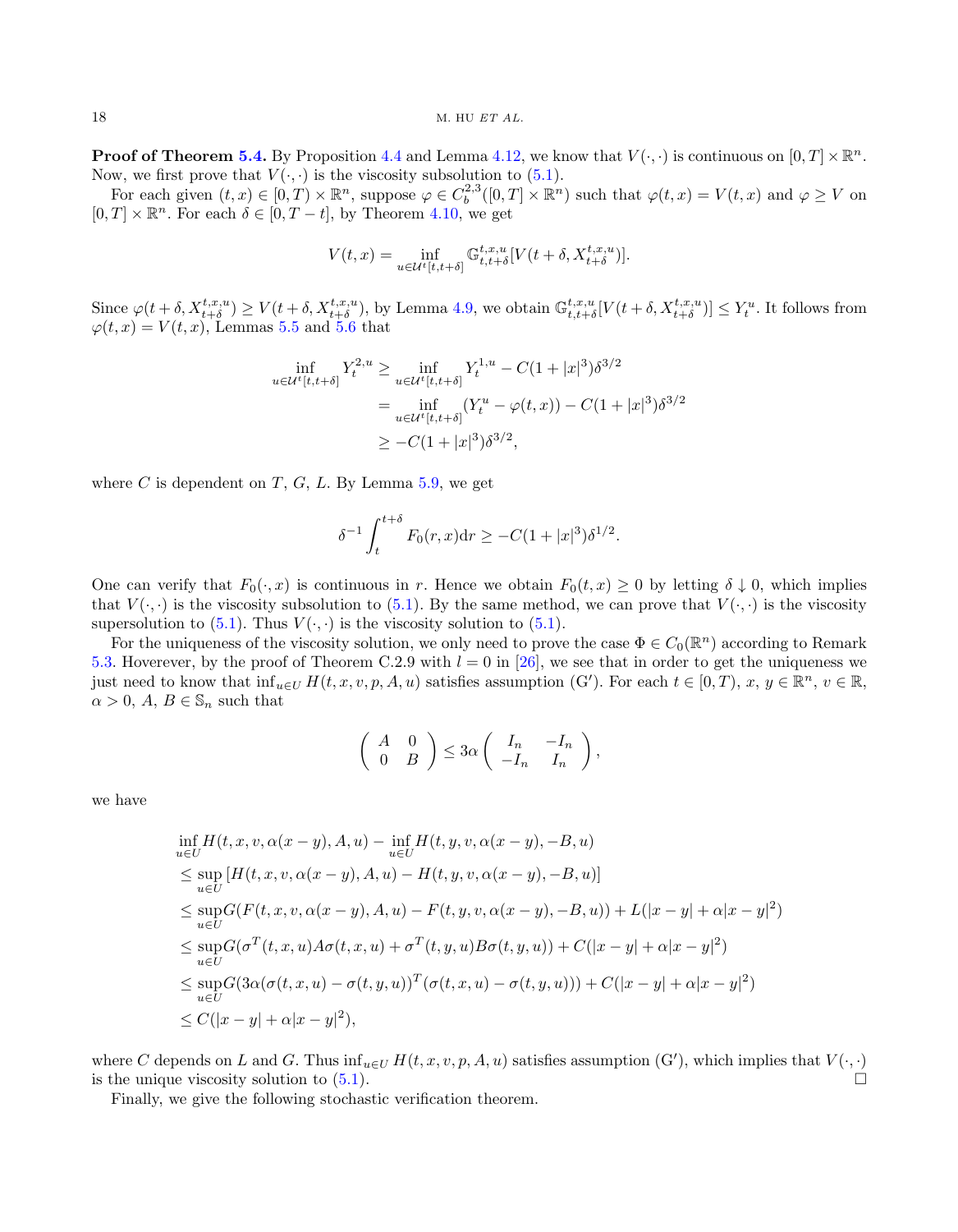<span id="page-18-2"></span>**Theorem 5.10.** Let Assumptions (H1) and (H2) hold. Suppose that  $\tilde{V} \in C^{1,2}([0,T] \times \mathbb{R}^n)$  is a solution to the HJB equation [\(5.1\)](#page-13-1), and  $\partial_t \tilde{V}$ ,  $\partial_{xx}^2 \tilde{V}$  are functions of polynomial growth. For each given  $(t, x) \in [0, T) \times \mathbb{R}^n$ , if  $\bar{u} \in \mathcal{U}^t[t,T]$  satisfies

$$
\partial_s \tilde{V}(s,X_s^{t,x,\bar{u}}) + H(s,X_s^{t,x,\bar{u}}, \tilde{V}(s,X_s^{t,x,\bar{u}}), \partial_x \tilde{V}(s,X_s^{t,x,\bar{u}}), \partial_{xx}^2 \tilde{V}(s,X_s^{t,x,\bar{u}}), \bar{u}_s) = 0, \ s \in [t,T],
$$

then

<span id="page-18-0"></span>
$$
Y_t^{t,x,\bar{u}} = \inf_{u \in \mathcal{U}^t[t,T]} Y_t^{t,x,u}.
$$

*Proof.* For each  $u \in \mathcal{U}^{t}[t, T]$ , applying Itô's formula to  $\tilde{V}(r, X_r^{t,x,u})$  on  $[s, T]$  for  $s \in [t, T]$ , we obtain

$$
\tilde{V}(s, X_s^{t,x,u}) + \int_s^T \frac{1}{2} F_{ij}(\Theta_r) d\langle B^i, B^j \rangle_r - \int_s^T \tilde{G}(F(\Theta_r)) \mathrm{d}r + \int_s^T (\partial_x \tilde{V}(r, X_r^{t,x,u}))^T \sigma(r, X_r^{t,x,u}, u_r) \mathrm{d}B_r \quad (5.12)
$$
\n
$$
= \Phi(X_T^{t,x,u}) - \int_s^T l_r \mathrm{d}r + \int_s^T f(\Theta_r') \mathrm{d}r + \int_s^T g_{ij}(\Theta_r') d\langle B^i, B^j \rangle_r,
$$

where  $F_{ij}(\cdot)$  is defined in [\(5.2\)](#page-13-4),

$$
\Theta_r = (r, X_r^{t,x,u}, \tilde{V}(r, X_r^{t,x,u}), \partial_x \tilde{V}(r, X_r^{t,x,u}), \partial_{xx}^2 \tilde{V}(r, X_r^{t,x,u}), u_r),
$$

$$
l_r = \partial_s \tilde{V}(r, X_r^{t,x,u}) + H(\Theta_r), \ \Theta'_r = (r, X_r^{t,x,u}, \tilde{V}(r, X_r^{t,x,u}), u_r).
$$

Noting that  $\partial_t \tilde{V}$  and  $\partial_{xx}^2 \tilde{V}$  are functions of polynomial growth, we obtain  $(F_{ij}(\Theta_r))_{r \in [t,T]}$ ,  $(l_r)_{r \in [t,T]} \in M_G^2(t,T)$ by Theorem [3.2.](#page-3-3) By Lemma [5.7](#page-15-3) and taking  $\mathbb{E}_s[\cdot]$  on both sides of  $(5.12)$ , we get that  $\tilde{Y}_s = \tilde{V}(s, X_s^{t,x,u})$  is the solution of the following BSDE

<span id="page-18-1"></span>
$$
\tilde{Y}_s = \tilde{\mathbb{E}}_s \left[ \Phi(X_T^{t,x,u}) - \int_s^T l_r dr + \int_s^T f(r, X_r^{t,x,u}, \tilde{Y}_r, u_r) dr + \int_s^T g_{ij}(r, X_r^{t,x,u}, \tilde{Y}_r, u_r) d\langle B^i, B^j \rangle_r \right].
$$
 (5.13)

Since  $\tilde{V}$  is a solution to the HJB equation [\(5.1\)](#page-13-1), we know that  $l_r \geq 0$  for  $r \in [t, T]$ . The same proof of Lemma [4.9](#page-8-0) for BSDEs  $(1.4)$  and  $(5.13)$ , we obtain

$$
Y_t^{t,x,u} \ge \tilde{Y}_t = \tilde{V}(t,x).
$$

If  $u = \bar{u}$ , then  $l_r = 0$  for  $r \in [t, T]$  by the assumption. Thus  $Y_t^{t, x, \bar{u}} = \tilde{V}(t, x)$ , which implies the desired result. **Example 5.11.** For  $n = m = d = 1$ , consider the following simple stochastic linear model:

<span id="page-18-3"></span>
$$
\begin{cases}\n\mathrm{d}X_{s}^{t,x,u} = X_{s}^{t,x,u} \mathrm{d}s + u_{s} \mathrm{d}B_{s}, \ X_{t}^{t,x,u} = x, \\
Y_{s}^{t,x,u} = \tilde{\mathbb{E}}_{s} \left[ |X_{T}^{t,x,u}|^{2} + \int_{s}^{T} (-2Y_{r}^{t,x,u} - u_{r}) \mathrm{d}r \right],\n\end{cases} \tag{5.14}
$$

where  $U = [1, 2]$ . The related HJB equation is

$$
\begin{cases} \partial_t V + \inf_{u \in [1,2]} \left[ \tilde{G}(u^2 \partial_{xx}^2 V) + x \partial_x V + (-2V - u) \right] = 0, \\ V(T, x) = x^2. \end{cases}
$$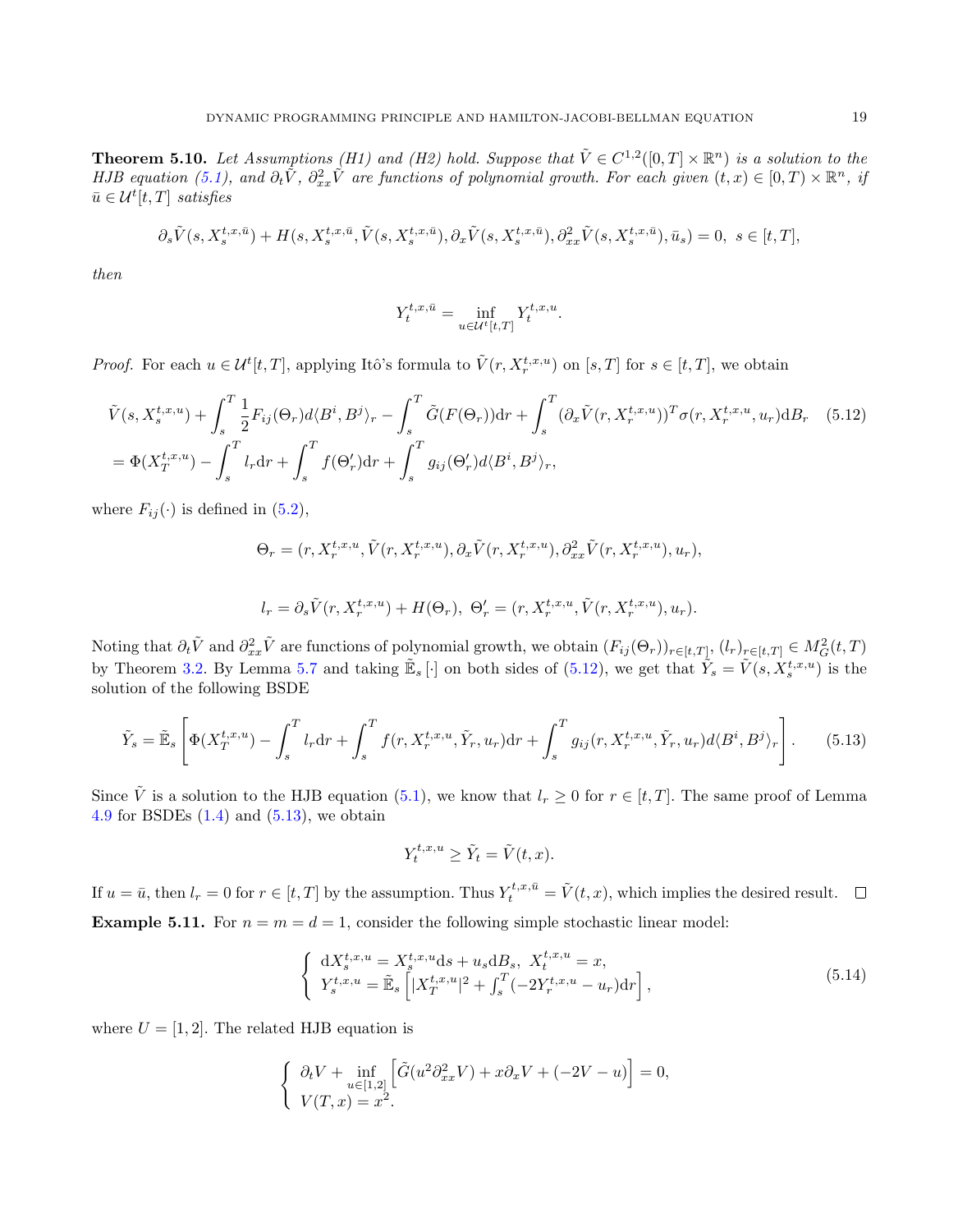It is easy to check that  $V(t, x) = \frac{\lambda}{2}(1 - e^{2(t-T)}) + x^2$  is a solution to the above HJB equation, where

$$
\lambda = \inf_{u \in [1,2]} \left[ \tilde G(2u^2) - u \right].
$$

Note that there exists a  $c \in [1,2]$  satisfying  $|\tilde{G}(2c^2) - c| = \lambda$ . Then, by Theorem [5.10,](#page-18-2) we obtain that  $\bar{u} = c$  is an optimal control for [\(5.14\)](#page-18-3).

Remark 5.12. Under the weak framework, [\[10\]](#page-19-23) and [\[31\]](#page-20-3) studied the existence of optimal Markov control policy, *i.e.*,  $\bar{u}_s = \bar{u}(s, X_s)$ . However, in our strong framework, we can not get this type of optimal control policy in general.

Acknowledgements. The authors would like to thank the anonymous referees for helpful comments and suggestions.

#### **REFERENCES**

- <span id="page-19-12"></span>[1] R. Buckdahn and Y. Hu, Probabilistic interpretation of a coupled system of Hamilton-Jacobi-Bellman equations. J. Evol. Equ. 10 (2010) 529–549.
- <span id="page-19-13"></span>[2] R. Buckdahn and J. Li,Stochastic differential games and viscosity solutions for Hamilton–Jacobi–Bellman–Isaacs equations. SIAM J. Control Optim. 47 (2008) 444–475.
- <span id="page-19-22"></span>[3] M.G. Crandall, H. Ishii and P.L. Lions, User's guide to viscosity solutions of second order partial differential equations. Bull. Amer. Math. Soc. 27 (1992) 1–67.
- <span id="page-19-2"></span>[4] L. Denis, M. Hu and S. Peng,Function spaces and capacity related to a sublinear expectation: application to G-Brownian motion paths. Potential Anal. 34 (2011) 139–161.
- <span id="page-19-5"></span>[5] L. Denis and C. Martini,A theoretical framework for the pricing of contingent claims in the presence of model uncertainty. Ann. Appl. Probab. 16 (2006) 827–852.
- <span id="page-19-7"></span>[6] L. Denis and K. Kervarec, Optimal investment under model uncertainty in non-dominated models. SIAM J. Control Optim. 51 (2013) 1803–1822.
- <span id="page-19-14"></span>[7] N. El Karoui, S. Peng and M.C. Quenez, Backward stochastic differential equations in finance. Math. Finance 7 (1997) 1–71.
- <span id="page-19-8"></span>[8] L. Epstein and S. Ji, Ambiguous volatility, possibility and utility in continuous time. J. Math. Econom. 50 (2014) 269–282.
- <span id="page-19-9"></span>[9] L. Epstein and S. Ji, Ambiguous volatility and asset pricing in continuous time. Rev. Financ. Stud. 26 (2013) 1740–1786.
- <span id="page-19-23"></span>[10] W.H. Fleming and H.M. Soner, Controlled Markov Processes and Viscosity Solutions. Springer (1992).
- <span id="page-19-6"></span>[11] M. Hu and S. Ji, Dynamic programming principle for stochastic recursive optimal control problem driven by a G-Brownian motion. Stoch. Process. Appl. 127 (2017) 107–134.
- <span id="page-19-4"></span>[12] M. Hu, S. Ji, S. Peng and Y. Song, Backward stochastic differential equations driven by G-Brownian motion. Stochastic Process. Appl. 124 (2014) 759–784.
- <span id="page-19-20"></span>[13] M. Hu, S. Ji, S. Peng and Y. Song,Comparison theorem, Feynman-Kac formula and Girsanov transformation for BSDEs driven by G-Brownian motion. Stochastic Process. Appl. 124 (2014) 1170–1195.
- <span id="page-19-15"></span>[14] M. Hu, S. Ji and X. Xue, The existence and uniqueness of viscosity solution to a kind of Hamilton-Jacobi-Bellman equation. SIAM J. Control Optim. 57 (2019) 3911–3938.
- <span id="page-19-3"></span>[15] M. Hu and S. Peng, On representation theorem of G-expectations and paths of G-Brownian motion. Acta Math. Appl. Sin. Engl. Ser. 25 (2009) 539–546.
- <span id="page-19-21"></span>[16] M. Hu, F. Wang and G. Zheng, Quasi-continuous random variables and processes under theG-expectation framework. Stoch. Process. Appl. 126 (2016) 2367–2387.
- <span id="page-19-16"></span>[17] J. Li and Q. Wei, Optimal control problems of fully coupled FBSDEs and viscosity solutions of Hamilton-Jacobi-Bellman equations. SIAM J. Control Optim. 52 (2014) 1622–1662.
- <span id="page-19-10"></span>[18] A. Matoussi, D. Possamai and C. Zhou, Robust Utility maximization in non-dominated models with 2BSDEs. Math. Finance 25 (2015) 258–287.
- <span id="page-19-17"></span>[19] J. Ma, P. Protter and J. Yong, Solving forward-backward stochastic differential equations explicitly – a four step scheme. Probab. Theory Related Fields 98 (1994) 339–359.
- <span id="page-19-18"></span>[20] J. Ma and J. Yong, Forward-Backward Stochastic Differential Equations and Their Applications, Lect. Notes Math. Springer (1999).
- <span id="page-19-0"></span>[21] S. Peng, Nonlinear expectations and nonlinear Markov chains. Chin. Ann. Math. 26B (2005) 159–184.
- <span id="page-19-19"></span>[22] S. Peng, G-expectation, G-Brownian Motion and Related Stochastic Calculus of Itô type. Stochastic analysis and applications, Abel Symp., Vol. 2, Springer, Berlin (2007) 541–567.
- <span id="page-19-1"></span>[23] S. Peng, Multi-dimensional G-Brownian motion and related stochastic calculus under G-expectation. Stochastic Process. Appl. 118 (2008) 2223–2253.
- <span id="page-19-11"></span>[24] S. Peng, A generalized dynamic programming principle and Hamilton-Jacobi-Bellmen equation. Stoch. Stoch. Rep. 38 (1992) 119–134.